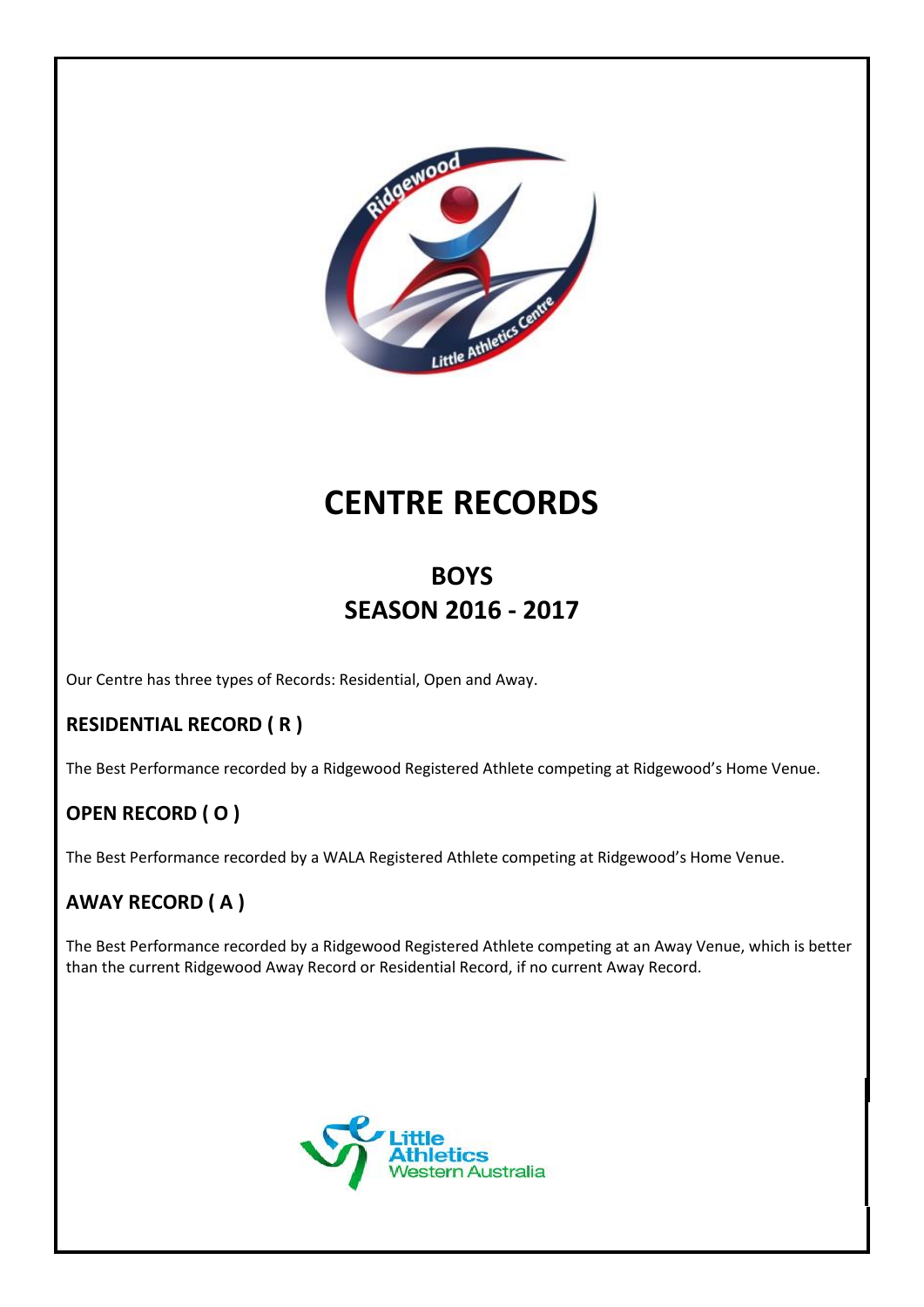| U <sub>6</sub> | <b>Bryson WENTHOLT</b>  | <b>Butler</b> | 12/16 | 11.76 | $\mathsf R$  |
|----------------|-------------------------|---------------|-------|-------|--------------|
|                | <b>Bryson WENTHOLT</b>  | <b>Butler</b> | 12/16 | 11.76 | $\mathsf{O}$ |
|                | ***                     | ***           | ***   | ***   | Α            |
| U7             | <b>Jackson ANDERSON</b> | Mindarie      | 12/13 | 11.18 | R            |
|                | Jackson ANDERSON        | Mindarie      | 12/13 | 11.18 | O            |
|                | Jakob ZELLER            | Mindarie      | 12/02 | 11.20 | Α            |
| U8             | <b>Benedict WILSON</b>  | Mindarie      | 12/08 | 9.90  | $\mathsf R$  |
|                | <b>Benedict WILSON</b>  | Mindarie      | 12/08 | 9.90  | O            |
|                | Danny JONES             | Joondalup     | 12/08 | 9.90  | O            |
|                | <b>Ky LANDERS</b>       | Joondalup     | 12/08 | 9.90  | O            |
|                | ***                     | ***           | ***   | ***   | Α            |
| U9             | <b>Jackson ANDERSON</b> | Mindarie      | 12/15 | 9.77  | R            |
|                | <b>Jackson ANDERSON</b> | Mindarie      | 12/15 | 9.77  | 0            |
|                | ***                     | ***           | ***   | ***   | Α            |
| U10            | Dian NEL                | Mindarie      | 12/13 | 9.24  | $\mathsf{R}$ |
|                | Koby FULLGRABE          | Joondalup     | 12/08 | 9.10  | O            |
|                | ***                     | ***           | ***   | ***   | Α            |
| U11            | Kieren CANN             | Clarkson      | 10/07 | 9.00  | R            |
|                | Cooper GIBSON           | Joondalup     | 12/08 | 8.90  | O            |
|                | <b>Bailey RICHARDS</b>  | Joondalup     | 12/08 | 8.90  | O            |
|                | Domonic DE CERFF        | Quinns        | 12/00 | 8.50  | Α            |
| U12            | Cameron TROODE          | Clarkson      | 12/07 | 8.40  | R            |
|                | Cameron TROODE          | Clarkson      | 12/07 | 8.40  | O            |
|                | ***                     | ***           | ***   | ***   | A            |
| U13            | Cameron TROODE          | Clarkson      | 12/08 | 7.80  | R            |
|                | <b>Cameron TROODE</b>   | Clarkson      | 12/08 | 7.80  | O            |
|                | <b>Domonic DE CERFF</b> | Quinns        | 12/02 | 8.00  | A            |
| U14            | lan GARLETT             | Clarkson      | 12/08 | 8.00  | R            |
|                | lan GARLETT             | Clarkson      | 12/08 | 8.00  | O            |
|                | <b>Tyson GROVER</b>     | Clarkson      | 12/02 | 7.90  | Α            |
| U15            | Dale HENNIGHAN          | Clarkson      | 12/08 | 7.70  | R            |
|                | Dale HENNIGHAN          | Clarkson      | 12/08 | 7.70  | O            |
|                | ***                     | ***           | ***   | ***   | Α            |
| U16            | Jacob PRITCHARD         | Quinns        | 10/07 | 7.60  | R            |
|                | <b>Brandon PARKER</b>   | Yanchep       | 12/07 | 7.60  | $\mathsf R$  |
|                | Jacob PRITCHARD         | Quinns        | 10/07 | 7.60  | O            |
|                | <b>Brandon PARKER</b>   | Yanchep       | 12/07 | 7.60  | O            |
|                | ***                     | ***           | $***$ | ***   | Α            |
| U17            | <b>Brandon PARKER</b>   | Yanchep       | 12/08 | 7.80  | $\mathsf{R}$ |
|                | <b>Brandon PARKER</b>   | Yanchep       | 12/08 | 7.80  | O            |
|                | Chris TOWNSEND          | Clarkson      | 12/01 | 7.20  | Α            |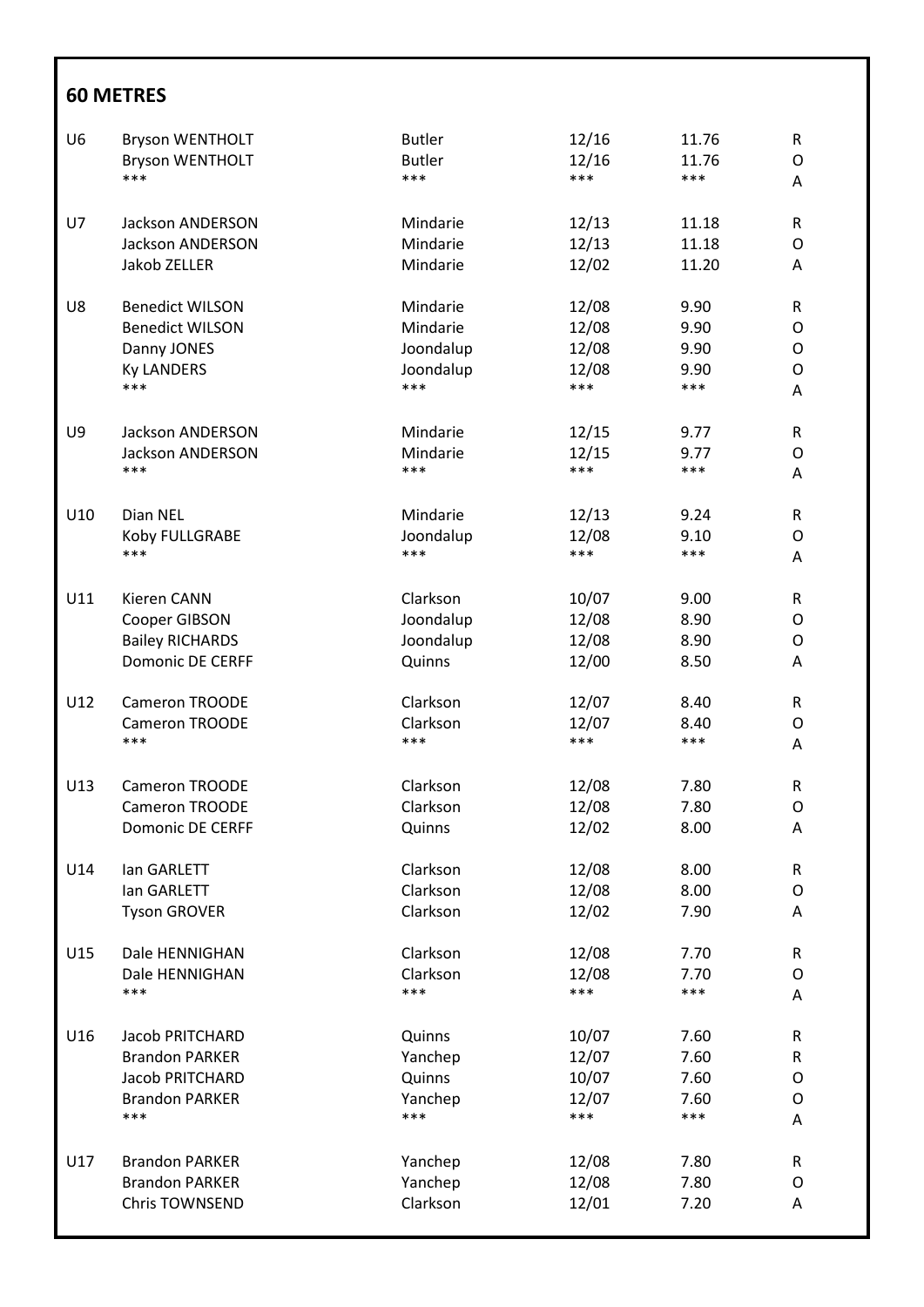| U <sub>6</sub> | <b>Bryson WENTHOLT</b>  | <b>Butler</b> | 10/16 | 12.77 | R |
|----------------|-------------------------|---------------|-------|-------|---|
|                | <b>Bryson WENTHOLT</b>  | <b>Butler</b> | 10/16 | 12.77 | O |
|                | ***                     | ***           | ***   | ***   | A |
| U7             | Jackson ANDERSON        | Mindarie      | 02/14 | 12.34 | R |
|                | <b>Jackson ANDERSON</b> | Mindarie      | 02/14 | 12.34 | O |
|                | Gayan MENDIS            | Clarkson      | 02/95 | 12.00 | A |
| U8             | <b>Max MURRAY</b>       | Mindarie      | 11/08 | 11.50 | R |
|                | <b>Max MURRAY</b>       | Mindarie      | 11/08 | 11.50 | O |
|                | ***                     | ***           | ***   | ***   | A |
| U9             | <b>Jackson ANDERSON</b> | Mindarie      | 02/16 | 10.59 | R |
|                | <b>Jackson ANDERSON</b> | Mindarie      | 02/16 | 10.59 | O |
|                | <b>Brock HEWITT</b>     | Clarkson      | 02/99 | 10.60 | A |
| U10            | Elijah LOUANGE          | Mindarie      | 12/16 | 10.71 | R |
|                | Elijah LOUANGE          | Mindarie      | 12/16 | 10.71 | O |
|                | ***                     | ***           | $***$ | ***   | A |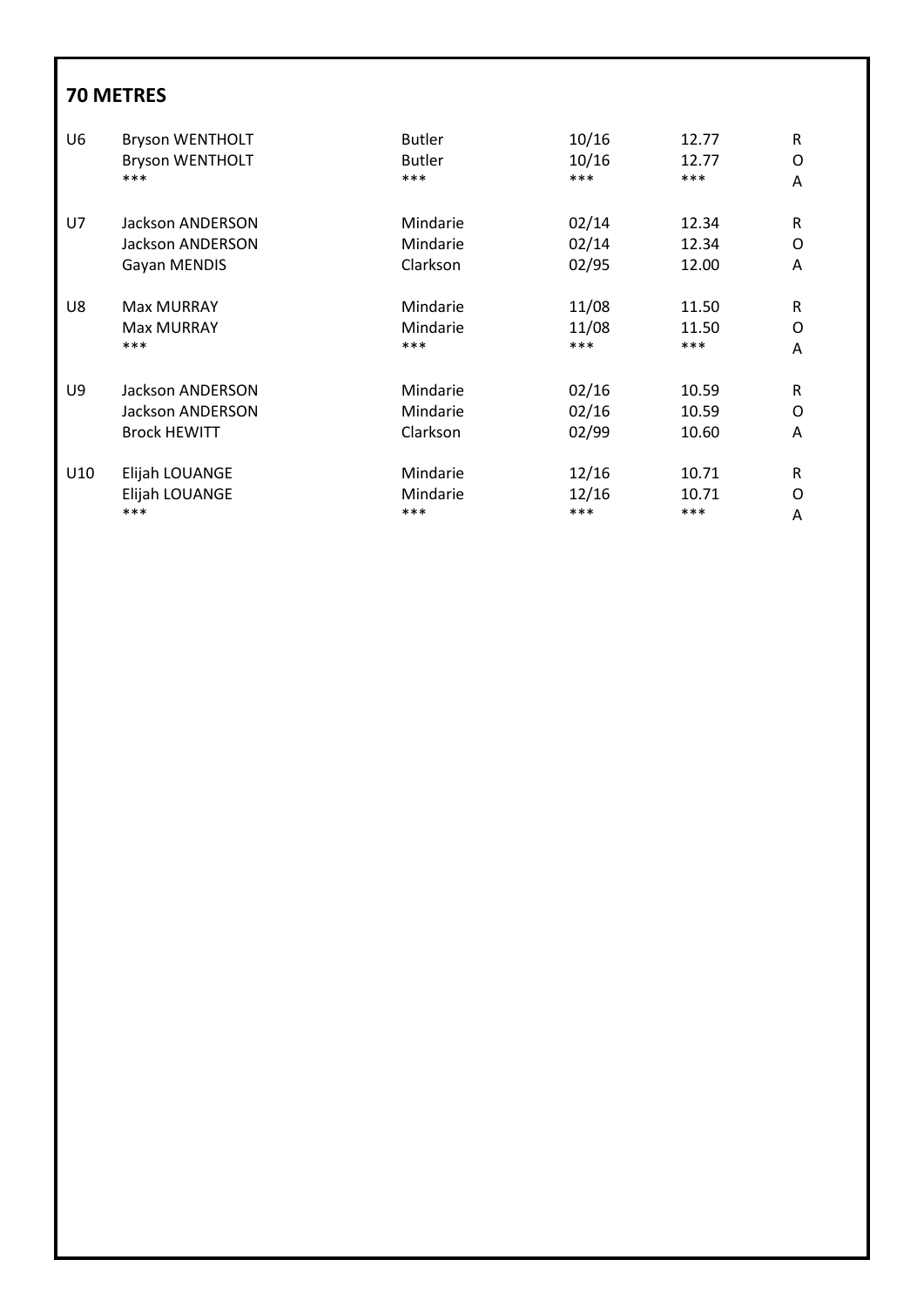| U <sub>6</sub> | <b>Bryson WENTHOLT</b>  | <b>Butler</b> | 12/16 | 18.82 | ${\sf R}$ |
|----------------|-------------------------|---------------|-------|-------|-----------|
|                | <b>Bryson WENTHOLT</b>  | <b>Butler</b> | 12/16 | 18.82 | O         |
|                | <b>Jackson ANDERSON</b> | Clarkson      | 03/13 | 19.90 | Α         |
| U7             | <b>Declan HUMPHREY</b>  | Mindarie      | 01/16 | 17.42 | R         |
|                | Declan HUMPHREY         | Mindarie      | 01/16 | 17.42 | O         |
|                | Jackson ANDERSON        | Mindarie      | 03/13 | 17.42 | Α         |
| U8             | <b>Benedict WILSON</b>  | Mindarie      | 12/08 | 16.10 | R         |
|                | <b>Benedict WILSON</b>  | Mindarie      | 12/08 | 16.10 | O         |
|                | Jackson ANDERSON        | Mindarie      | 03/15 | 15.99 | Α         |
| U9             | <b>Jackson ANDERSON</b> | Mindarie      | 12/15 | 15.16 | R         |
|                | <b>Jackson ANDERSON</b> | Mindarie      | 12/15 | 15.16 | O         |
|                | <b>Jackson ANDERSON</b> | Mindarie      | 03/16 | 15.22 | Α         |
| U10            | Kieren CANN             | Clarkson      | 10/06 | 14.10 | R         |
|                | Kieren CANN             | Clarkson      | 10/06 | 14.10 | O         |
|                | ***                     | ***           | ***   | ***   | Α         |
| U11            | <b>Brad HEALES</b>      | Mindarie      | 02/05 | 13.90 | R         |
|                | <b>Brad HEALES</b>      | Mindarie      | 02/05 | 13.90 | O         |
|                | Dian NEL                | Mindarie      | 03/15 | 13.22 | Α         |
| U12            | Kieren CANN             | Clarkson      | 11/08 | 13.40 | R         |
|                | Kieren CANN             | Clarkson      | 11/08 | 13.40 | O         |
|                | <b>Kieren CANN</b>      | Clarkson      | 03/09 | 13.10 | Α         |
|                | Cameron TROODE          | Clarkson      | 03/08 | 13.10 | Α         |
| U13            | <b>Cameron TROODE</b>   | Clarkson      | 02/09 | 12.30 | R         |
|                | Cameron TROODE          | Clarkson      | 02/09 | 12.30 | O         |
|                | Jorden CERGOGNA         | Yanchep       | 03/15 | 11.83 | Α         |
| U14            | <b>Cameron TROODE</b>   | Clarkson      | 10/09 | 11.90 | R         |
|                | Cameron TROODE          | Clarkson      | 10/09 | 11.90 | O         |
|                | Liam VAN DER SPUY       | Mindarie      | 03/14 | 11.44 | Α         |
| U15            | <b>Domonic DE CERFF</b> | Quinns        | 11/04 | 11.60 | R         |
|                | <b>Domonic DE CERFF</b> | Quinns        | 11/04 | 11.60 | O         |
|                | Liam VAN DER SPUY       | Mindarie      | 03/15 | 11.02 | Α         |
| U16            | Jacob PRITCHARD         | Quinns        | 01/08 | 11.60 | R         |
|                | Jacob PRITCHARD         | Quinns        | 01/08 | 11.60 | O         |
|                | Jakob ZELLER            | Mindarie      | 03/12 | 11.02 | Α         |
| U17            | <b>Domonic DE CERFF</b> | Quinns        | 10/06 | 11.50 | R         |
|                | <b>Domonic DE CERFF</b> | Quinns        | 10/06 | 11.50 | O         |
|                | Jakob ZELLER            | Mindarie      | 03/13 | 10.73 | Α         |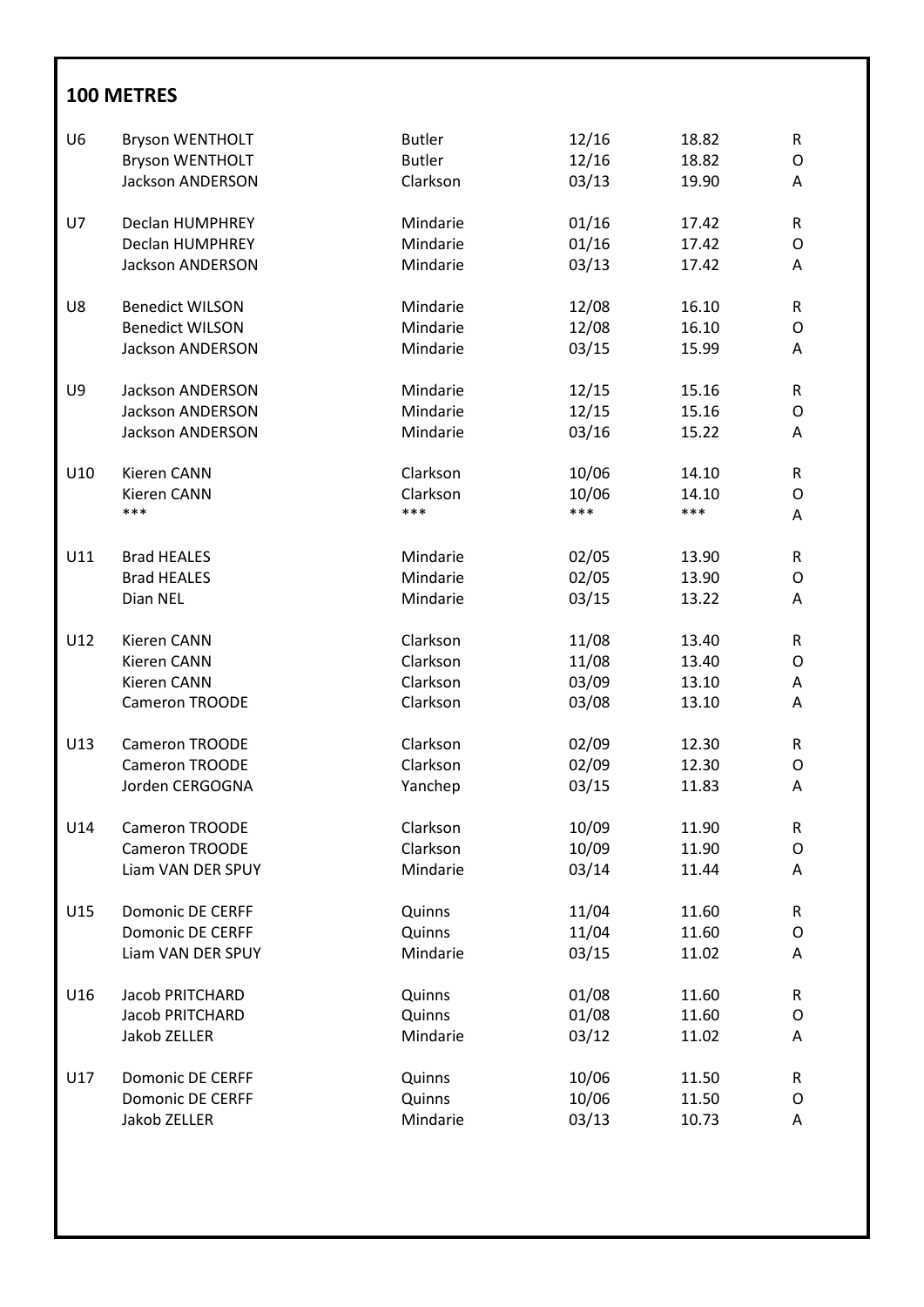| U <sub>6</sub> | <b>Bryson WENTHOLT</b>  | <b>Butler</b> | 02/17 | 39.76 | $\mathsf R$ |
|----------------|-------------------------|---------------|-------|-------|-------------|
|                | <b>Bryson WENTHOLT</b>  | <b>Butler</b> | 02/17 | 39.76 | O           |
|                | ***                     | ***           | ***   | ***   | Α           |
| U7             | Tyron HINDMARSH         | Yanchep       | 12/07 | 37.10 | $\mathsf R$ |
|                | <b>Tyron HINDMARSH</b>  | Yanchep       | 12/07 | 37.10 | O           |
|                | ***                     | ***           | ***   | ***   | Α           |
| U8             | <b>Benedict WILSON</b>  | Mindarie      | 11/08 | 33.70 | $\mathsf R$ |
|                | <b>Benedict WILSON</b>  | Mindarie      | 11/08 | 33.70 | O           |
|                | <b>Benedict WILSON</b>  | Mindarie      | 03/09 | 33.00 | A           |
| U9             | <b>Jackson ANDERSON</b> | Mindarie      | 01/16 | 31.57 | ${\sf R}$   |
|                | <b>Jackson ANDERSON</b> | Mindarie      | 01/16 | 31.57 | O           |
|                | Declan KIDD             | Clarkson      | 03/09 | 31.60 | A           |
| U10            | Daniel MANN             | Mindarie      | 02/14 | 30.82 | $\mathsf R$ |
|                | Daniel MANN             | Mindarie      | 02/14 | 30.82 | $\mathsf O$ |
|                | Daniel MANN             | Mindarie      | 03/14 | 29.27 | A           |
| U11            | Kieren CANN             | Clarkson      | 11/07 | 29.80 | ${\sf R}$   |
|                | <b>Anthony GALEA</b>    | Clarkson      | 01/16 | 29.80 | R           |
|                | <b>Kieren CANN</b>      | Clarkson      | 11/07 | 29.80 | O           |
|                | Anthony GALEA           | Clarkson      | 01/16 | 29.80 | $\mathsf O$ |
|                | Dian NEL                | Mindarie      | 03/15 | 28.39 | A           |
| U12            | Cameron TROODE          | Clarkson      | 02/08 | 26.90 | $\mathsf R$ |
|                | Cameron TROODE          | Clarkson      | 02/08 | 26.90 | O           |
|                | Callum DUFFY            | Quinns        | 03/10 | 26.72 | A           |
| U13            | <b>Cameron TROODE</b>   | Clarkson      | 02/09 | 25.20 | $\mathsf R$ |
|                | Cameron TROODE          | Clarkson      | 02/09 | 25.20 | O           |
|                | Liam VAN DER SPUY       | Mindarie      | 03/13 | 24.57 | A           |
| U14            | Liam VAN DER SPUY       | Mindarie      | 01/14 | 24.53 | $\mathsf R$ |
|                | Liam VAN DER SPUY       | Mindarie      | 01/14 | 24.53 | O           |
|                | Callum DUFFY            | Quinns        | 03/12 | 23.40 | A           |
| U15            | Jakob ZELLER            | Mindarie      | 11/10 | 23.92 | $\mathsf R$ |
|                | <b>Jakob ZELLER</b>     | Mindarie      | 11/10 | 23.92 | O           |
|                | Liam VAN DER SPUY       | Mindarie      | 03/15 | 23.08 | A           |
| U16            | <b>Jacob PRITCHARD</b>  | Quinns        | 11/07 | 23.10 | $\mathsf R$ |
|                | <b>Jacob PRITCHARD</b>  | Quinns        | 11/07 | 23.10 | O           |
|                | Jakob ZELLER            | Mindarie      | 03/12 | 22.20 | A           |
| U17            | <b>Domonic DE CERFF</b> | Quinns        | 10/06 | 23.20 | R           |
|                | <b>Domonic DE CERFF</b> | Quinns        | 10/06 | 23.20 | O           |
|                | Jakob ZELLER            | Mindarie      | 03/13 | 22.20 | A           |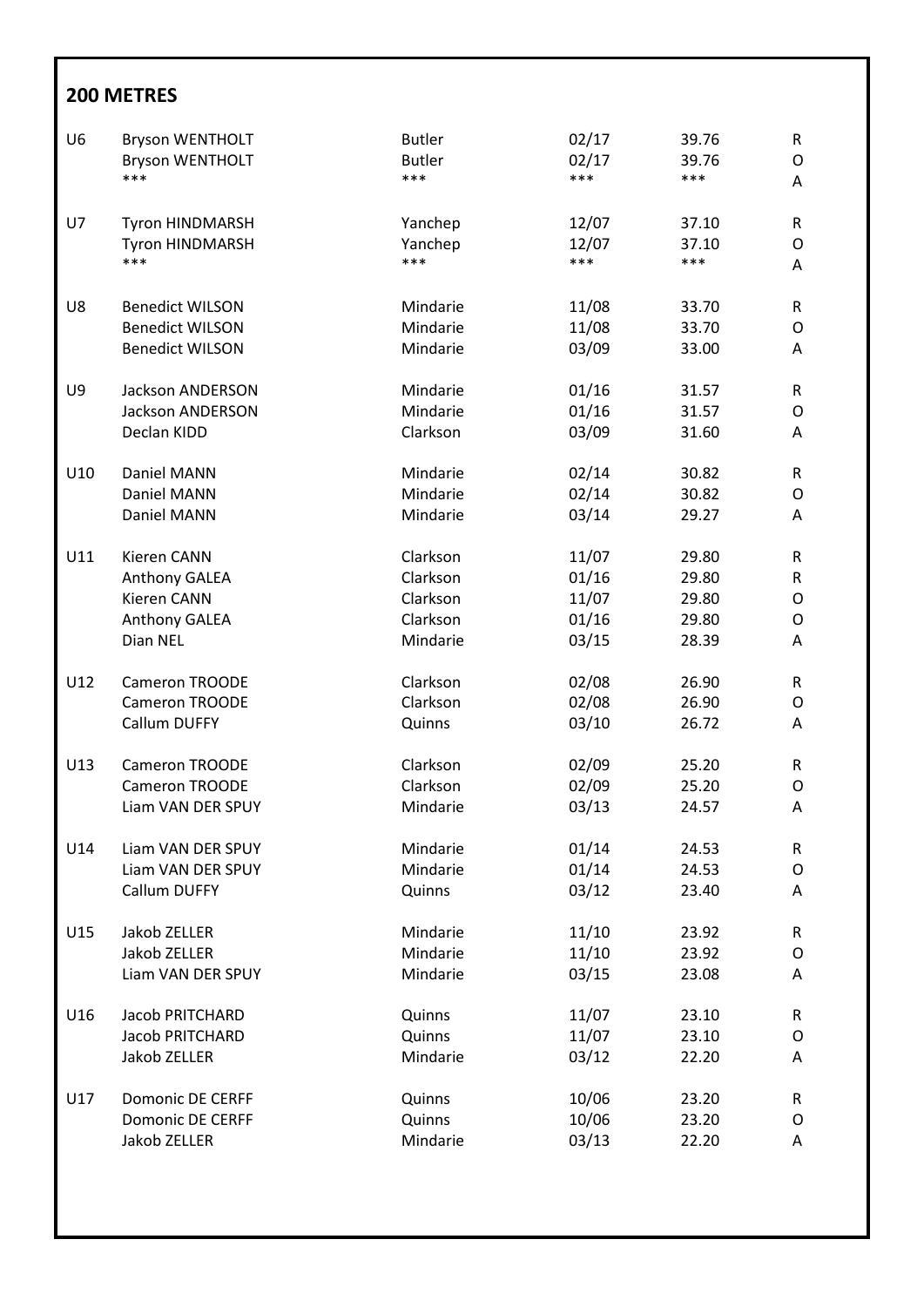| U6 | <b>Bryson WENTHOLT</b> | <b>Butler</b> | 01/17 | 1.11.94 | R |
|----|------------------------|---------------|-------|---------|---|
|    | <b>Bryson WENTHOLT</b> | <b>Butler</b> | 01/17 | 1.11.94 | Ω |
|    | $***$                  | ***           | $***$ | $***$   | Α |
| U7 | Lachy MACLEOD          | Mindarie      | 11/11 | 1.00.63 | R |
|    | Lachy MACLEOD          | Mindarie      | 11/11 | 1.00.63 | O |
|    | $***$                  | ***           | ***   | $***$   | A |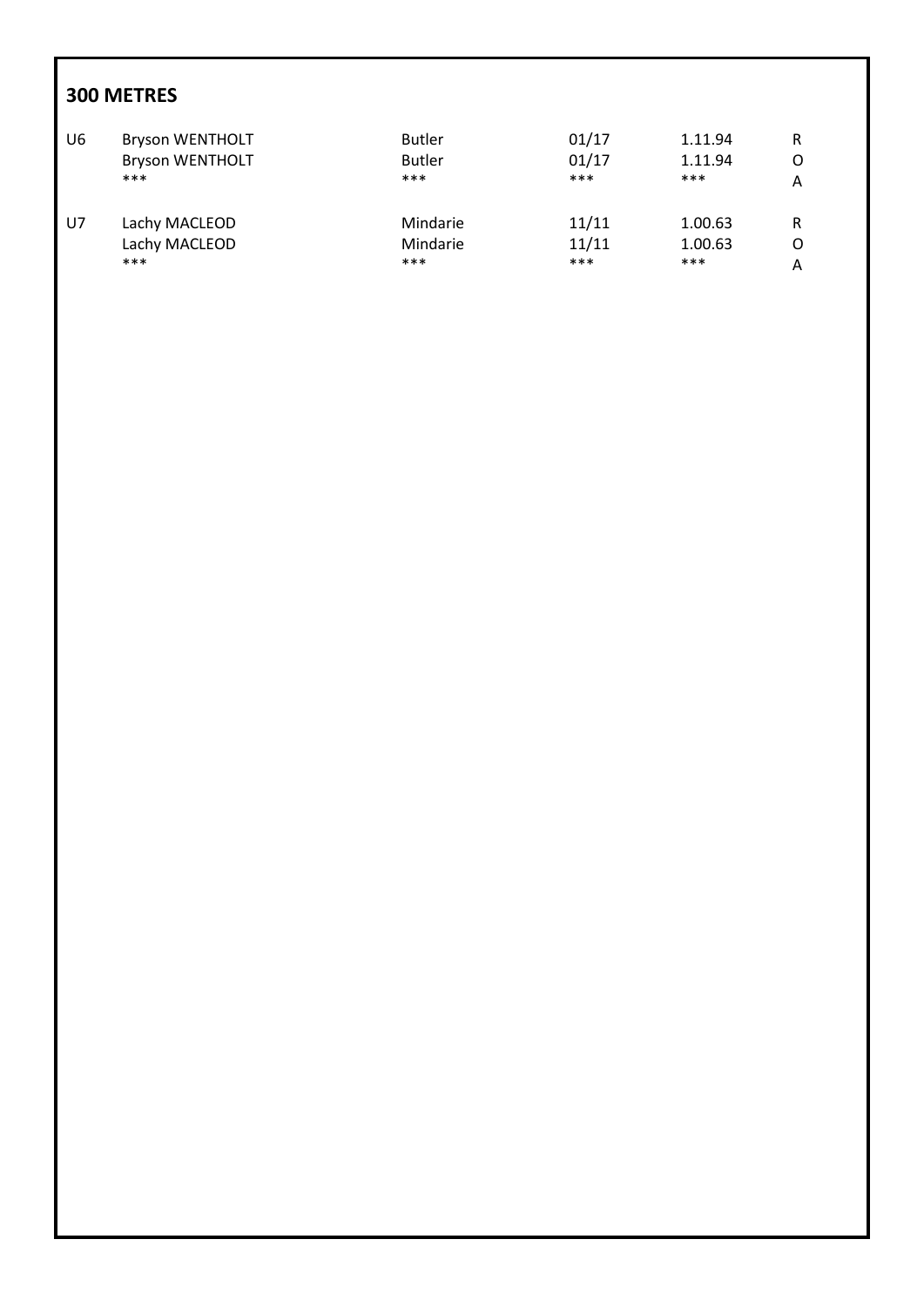| U <sub>6</sub> | Tyler WOOLEY            | Quinns           | 03/13 | 1.36.01 | ${\sf R}$         |
|----------------|-------------------------|------------------|-------|---------|-------------------|
|                | Tyler WOOLEY            | Quinns           | 03/13 | 1.36.01 | $\mathsf{O}$      |
|                | ***                     | ***              | ***   | ***     | A                 |
|                |                         |                  |       |         |                   |
| U7             | <b>Jackson ANDERSON</b> | Mindarie         | 02/14 | 1.25.42 | ${\sf R}$         |
|                | Jackson ANDERSON        | Mindarie         | 02/14 | 1.25.42 | $\mathsf{O}$      |
|                | ***                     | ***              | ***   | ***     | A                 |
| U8             | <b>Jackson ANDERSON</b> | Mindarie         | 12/14 | 1.16.35 | ${\sf R}$         |
|                | <b>Jackson ANDERSON</b> | Mindarie         | 12/14 | 1.16.35 | $\mathsf{O}$      |
|                | ***                     | ***              | ***   | ***     | Α                 |
|                |                         |                  |       |         |                   |
| U9             | <b>Jackson ANDERSON</b> | Mindarie         | 02/16 | 1.12.79 | R                 |
|                | Jackson ANDERSON        | Mindarie         | 02/16 | 1.12.79 | $\mathsf{O}$      |
|                | <b>Jackson ANDERSON</b> | Mindarie         | 03/16 | 1.11.60 | A                 |
| U10            | Daniel MANN             | Mindarie         | 02/14 | 1.10.99 | R                 |
|                | Daniel MANN             | Mindarie         | 02/14 | 1.10.99 | $\mathsf{O}$      |
|                | Daniel MANN             | Mindarie         | 03/14 | 1.06.65 | A                 |
|                |                         |                  |       |         |                   |
| U11            | <b>Bailey TAIG</b>      | Clarkson         | 02/17 | 1.07.19 | R                 |
|                | <b>Bailey TAIG</b>      | Clarkson         | 02/17 | 1.07.19 | $\mathsf{O}$      |
|                | <b>Bailey TAIG</b>      | Clarkson         | 03/17 | 1.04.77 | Α                 |
|                |                         |                  |       |         |                   |
| U12            | Callum DUFFY            | Quinns           | 12/09 | 1.05.60 | R                 |
|                | Callum DUFFY            | Quinns           | 12/09 | 1.05.60 | $\mathsf{O}$      |
|                | Callum DUFFY            | Quinns           | 03/10 | 1.01.01 | Α                 |
| U13            | Jorden CERGOGNA         | Yanchep          | 12/14 | 59.15   | R                 |
|                | Jorden CERGOGNA         | Yanchep          | 12/14 | 59.15   | $\circ$           |
|                | Jorden CERGOGNA         | Yanchep          | 03/15 | 55.98   | Α                 |
|                |                         |                  |       |         |                   |
| U14            | Callum DUFFY            | Quinns           | 02/12 | 54.23   | ${\sf R}$         |
|                | Callum DUFFY            | Quinns           | 02/12 | 54.23   | O                 |
|                | Callum DUFFY            | Quinns           | 03/12 | 52.40   | A                 |
| U15            | Jesse WAY               |                  | 11/10 | 54.43   |                   |
|                | <b>Jesse WAY</b>        | Quinns<br>Quinns | 11/10 | 54.43   | R<br>$\mathsf{O}$ |
|                | <b>Jesse WAY</b>        | Quinns           | 03/11 | 52.53   | Α                 |
|                |                         |                  |       |         |                   |
| U16            | Jacob PRITCHARD         | Quinns           | 02/08 | 52.80   | R                 |
|                | Jacob PRITCHARD         | Quinns           | 02/08 | 52.80   | $\mathsf{O}$      |
|                | Jacob PRITCHARD         | Quinns           | 03/08 | 50.70   | A                 |
| U17            | <b>Domonic DE CERFF</b> |                  | 10/06 | 53.30   | ${\sf R}$         |
|                | <b>Domonic DE CERFF</b> | Quinns<br>Quinns | 10/06 | 53.30   | $\mathsf{O}$      |
|                | <b>Domonic DE CERFF</b> |                  | 03/07 | 50.60   |                   |
|                |                         | Quinns           |       |         | Α                 |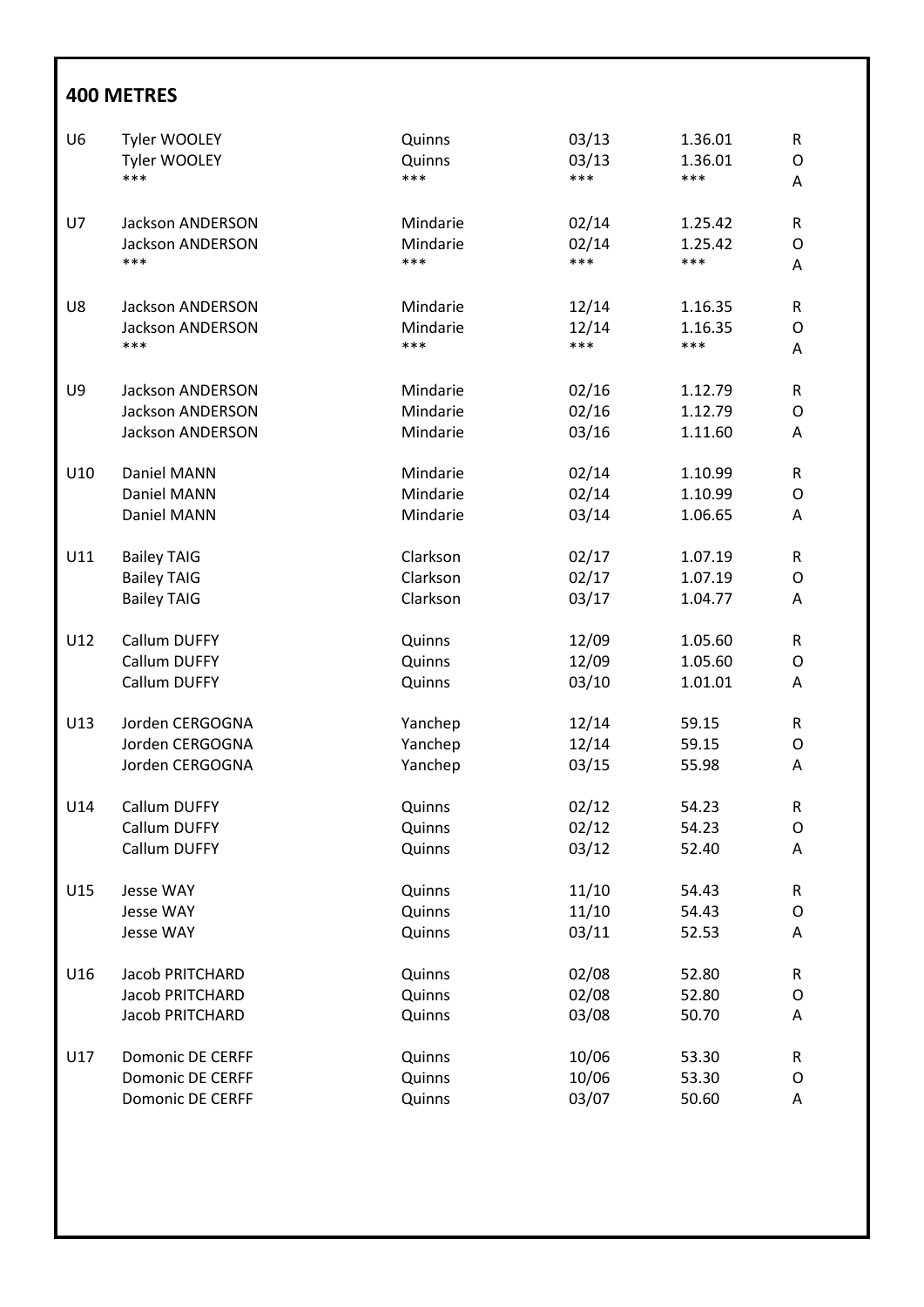| U9  | Jackson ANDERSON        | Mindarie      | 12/15 | 2.47.83 | ${\sf R}$     |
|-----|-------------------------|---------------|-------|---------|---------------|
|     | <b>Jackson ANDERSON</b> | Mindarie      | 12/15 | 2.47.83 | $\mathsf O$   |
|     | Quinn LOCKWOOD          | Quinns        | 03/17 | 2.42.46 | A             |
| U10 | Louie OAKES             | Mindarie      | 02/14 | 2.41.58 | ${\sf R}$     |
|     | Louie OAKES             | Mindarie      | 02/14 | 2.41.58 | ${\mathsf O}$ |
|     | <b>Joe QUIRK</b>        | Quinns        | 03/15 | 2.35.08 | A             |
| U11 | Anthony GALEA           | Clarkson      | 12/15 | 2.38.53 | ${\sf R}$     |
|     | Anthony GALEA           | Clarkson      | 12/15 | 2.38.53 | $\mathsf O$   |
|     | Anthony GALEA           | Clarkson      | 02/16 | 2.34.71 | Α             |
| U12 | Anthony GALEA           | Clarkson      | 02/17 | 2.33.51 | ${\sf R}$     |
|     | Anthony GALEA           | Clarkson      | 02/17 | 2.33.51 | O             |
|     | Lochlan MACNEENEY       | <b>Butler</b> | 03/11 | 2.32.90 | Α             |
| U13 | Jorden CERGOGNA         | Yanchep       | 02/15 | 2.27.36 | R             |
|     | Jorden CERGOGNA         | Yanchep       | 02/15 | 2.27.36 | ${\mathsf O}$ |
|     | Jorden CERGOGNA         | Yanchep       | 02/15 | 2.17.57 | A             |
| U14 | <b>Cameron QUIRK</b>    | Quinns        | 02/17 | 2.19.96 | ${\sf R}$     |
|     | <b>Cameron QUIRK</b>    | Quinns        | 02/17 | 2.19.96 | ${\mathsf O}$ |
|     | <b>Jesse WAY</b>        | Quinns        | 07/10 | 2.07.24 | Α             |
| U15 | <b>Arnav SINHA</b>      | Clarkson      | 12/15 | 2.16.83 | ${\sf R}$     |
|     | <b>Arnav SINHA</b>      | Clarkson      | 12/15 | 2.16.83 | $\mathsf O$   |
|     | <b>Jesse WAY</b>        | Quinns        | 03/12 | 2.03.00 | Α             |
| U16 | Jordan NASH             | Clarkson      | 02/15 | 2.12.74 | ${\sf R}$     |
|     | Jordan NASH             | Clarkson      | 02/15 | 2.12.74 | O             |
|     | Dale HENNIGHAN          | Clarkson      | 03/10 | 2.07.85 | A             |
| U17 | Jordan NASH             | Clarkson      | 11/15 | 2.14.01 | R             |
|     | Jordan NASH             | Clarkson      | 11/15 | 2.14.01 | $\mathsf O$   |
|     | Dale HENNIGHAN          | Clarkson      | 03/11 | 2.11.00 | A             |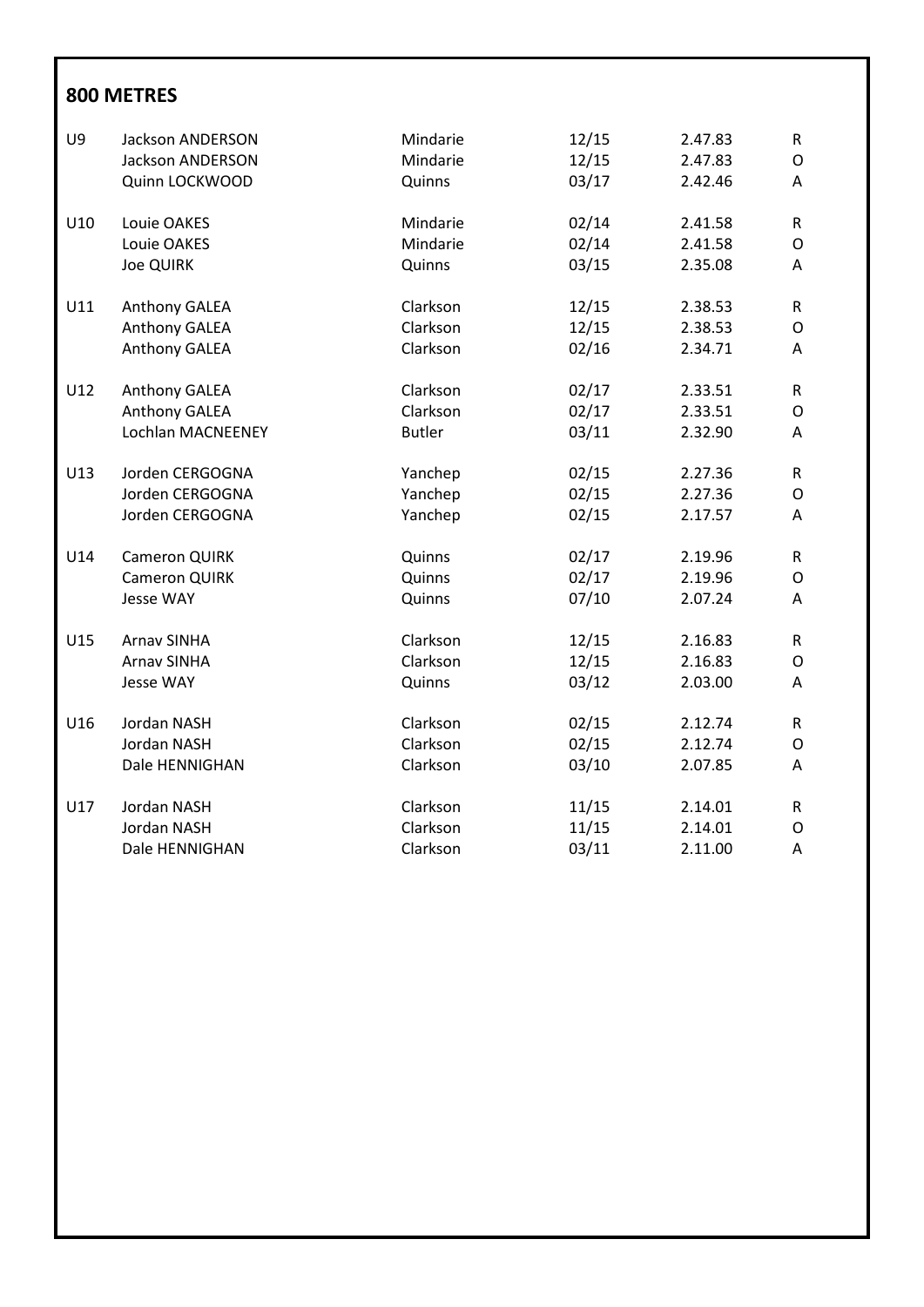| U10 | Nathan CLAYTON        | Clarkson      | 11/10 | 6.25.72 | $\mathsf{R}$  |
|-----|-----------------------|---------------|-------|---------|---------------|
|     | Nathan CLAYTON        | Clarkson      | 11/10 | 6.25.72 | 0             |
|     | Lochlan MACNEENEY     | Clarkson      | 01/09 | 6.06.90 | A             |
|     |                       |               |       |         |               |
| U11 | <b>Bailey TAIG</b>    | Clarkson      | 12/16 | 5.27.62 | R             |
|     | <b>Bailey TAIG</b>    | Clarkson      | 12/16 | 5.27.62 | O             |
|     | Lochlan MACNEENEY     | Clarkson      | 03/10 | 5.10.40 | A             |
|     |                       |               |       |         |               |
| U12 | Lochlan MACNEENEY     | <b>Butler</b> | 10/11 | 5.18.16 | $\mathsf R$   |
|     | Lochlan MACNEENEY     | <b>Butler</b> | 10/11 | 5.18.16 | O             |
|     | Lochlan MACNEENEY     | <b>Butler</b> | 03/11 | 4.55.19 | Α             |
|     |                       |               |       |         |               |
| U13 | David PART            | Quinns        | 02/10 | 4.56.05 | R             |
|     | David PART            | Quinns        | 02/10 | 4.56.05 | O             |
|     | David PART            | Quinns        | 03/10 | 4.47.10 | A             |
|     |                       |               |       |         |               |
| U14 | Cameron QUIRK         | Quinns        | 11/16 | 4.43.44 | R             |
|     | <b>Cameron QUIRK</b>  | Quinns        | 11/16 | 4.43.44 | $\mathsf O$   |
|     | Cameron QUIRK         | Quinns        | 03/17 | 4.23.97 | A             |
|     |                       |               |       |         |               |
| U15 | Tyson TOOZE           | <b>Butler</b> | 12/12 | 4.54.03 | R             |
|     | <b>Tyson TOOZE</b>    | <b>Butler</b> | 12/12 | 4.54.03 | O             |
|     | <b>Tyson TOOZE</b>    | <b>Butler</b> | 03/13 | 4.53.69 | A             |
|     |                       |               |       |         |               |
| U16 | <b>Cameron PRUITT</b> | Mindarie      | 12/13 | 4.58.40 | R.            |
|     | Stephen MALINOVIC     | Joondalup     | 01/14 | 4.49.29 | ${\mathsf O}$ |
|     | <b>Cameron PRUITT</b> | Mindarie      | 03/14 | 4.33.42 | A             |
|     |                       |               |       |         |               |
| U17 | Jack BIESSEL          | Clarkson      | 12/15 | 4.51.12 | R             |
|     | <b>Jack BIESSEL</b>   | Clarkson      | 12/15 | 4.51.12 | O             |
|     | Carl VINE             | Mindarie      | 03/14 | 4.49.15 | Α             |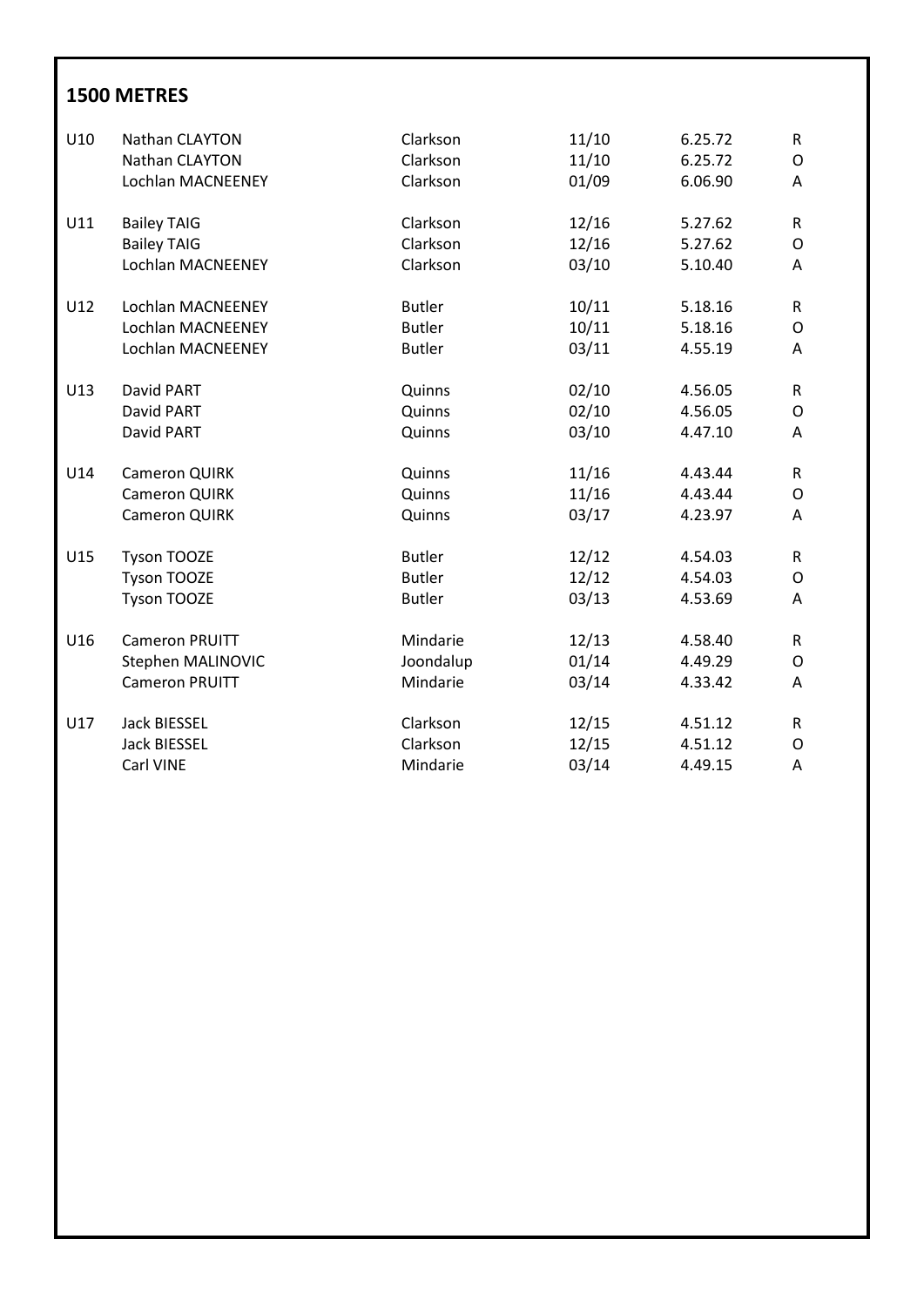#### **60 METRE HURDLES**

| U7  | Declan HUMPHREY          | Mindarie | 01/16 | 13.09 | ${\sf R}$    |
|-----|--------------------------|----------|-------|-------|--------------|
|     | <b>Declan HUMPHREY</b>   | Mindarie | 01/16 | 13.09 | $\circ$      |
|     | Cameron TROODE           | Clarkson | 01/03 | 13.30 | Α            |
|     |                          |          |       |       |              |
| U8  | <b>Benedict WILSON</b>   | Mindarie | 02/09 | 11.80 | ${\sf R}$    |
|     | <b>Benedict WILSON</b>   | Mindarie | 02/09 | 11.80 | O            |
|     | <b>Ellis SCANLON</b>     | Yanchep  | 03/17 | 11.43 | Α            |
|     |                          |          |       |       |              |
| U9  | Elijah LOUANGE           | Mindarie | 01/16 | 10.60 | ${\sf R}$    |
|     | Elijah LOUANGE           | Mindarie | 01/16 | 10.60 | O            |
|     |                          |          |       |       |              |
|     | Elijah LOUANGE           | Mindarie | 03/16 | 10.52 | Α            |
|     |                          |          |       |       |              |
| U10 | Kieren CANN              | Clarkson | 12/06 | 11.10 | ${\sf R}$    |
|     | Kieren CANN              | Clarkson | 12/06 | 11.10 | O            |
|     | <b>Adrian BIEMMI</b>     | Mindarie | 03/09 | 11.10 | Α            |
|     |                          |          |       |       |              |
| U11 | Anthony GALEA            | Clarkson | 02/16 | 10.53 | ${\sf R}$    |
|     | Anthony GALEA            | Clarkson | 02/16 | 10.53 | O            |
|     | Mathew DE CERFF          | Quinns   | 12/01 | 10.00 | Α            |
|     |                          |          |       |       |              |
| U12 | Kieren CANN              | Clarkson | 02/09 | 10.20 | $\mathsf R$  |
|     | Kieren CANN              | Clarkson | 02/09 | 10.20 | O            |
|     | <b>Adrian BIEMMI</b>     | Quinns   | 03/11 | 9.67  | A            |
|     |                          |          |       |       |              |
|     | <b>80 METRE HURDLES</b>  |          |       |       |              |
|     |                          |          |       |       |              |
| U13 | <b>Walter SEYMORE</b>    | Mindarie | 02/16 | 12.99 | $\mathsf{R}$ |
|     | <b>Walter SEYMORE</b>    | Mindarie | 02/16 | 12.99 | O            |
|     | Liam VAN DER SPUY        | Mindarie | 03/13 | 12.10 | A            |
|     |                          |          |       |       |              |
|     | <b>90 METRE HURDLES</b>  |          |       |       |              |
|     |                          |          |       |       |              |
| U14 | Liam VAN DER SPUY        | Mindarie | 01/14 | 13.41 | R            |
|     | Liam VAN DER SPUY        | Mindarie | 01/14 | 13.41 | O            |
|     | Liam VAN DER SPUY        | Mindarie | 03/14 | 12.33 | Α            |
|     |                          |          |       |       |              |
|     | <b>100 METRE HURDLES</b> |          |       |       |              |
|     |                          |          |       |       |              |
| U15 | <b>Domonic DE CERFF</b>  | Quinns   | 03/05 | 14.30 | ${\sf R}$    |
|     | <b>Domonic DE CERFF</b>  | Quinns   | 03/05 | 14.30 | O            |
|     | ***                      | ***      | ***   | ***   |              |
|     |                          |          |       |       | A            |
| U16 | <b>Domonic DE CERFF</b>  | Quinns   | 10/05 | 14.20 | ${\sf R}$    |
|     | <b>Domonic DE CERFF</b>  |          | 10/05 | 14.20 |              |
|     |                          | Quinns   |       |       | O            |
|     | Matt KING                | Quinns   | 03/11 | 13.82 | A            |
|     |                          |          |       |       |              |
|     | <b>110 METRE HURDLES</b> |          |       |       |              |
|     |                          |          |       |       |              |
| U17 | <b>Bradley MANN</b>      | Clarkson | 02/16 | 15.29 | R            |
|     | <b>Bradley MANN</b>      | Clarkson | 02/16 | 15.29 | O            |
|     | <b>Bradley MANN</b>      | Clarkson | 03/16 | 14.49 | Α            |
|     |                          |          |       |       |              |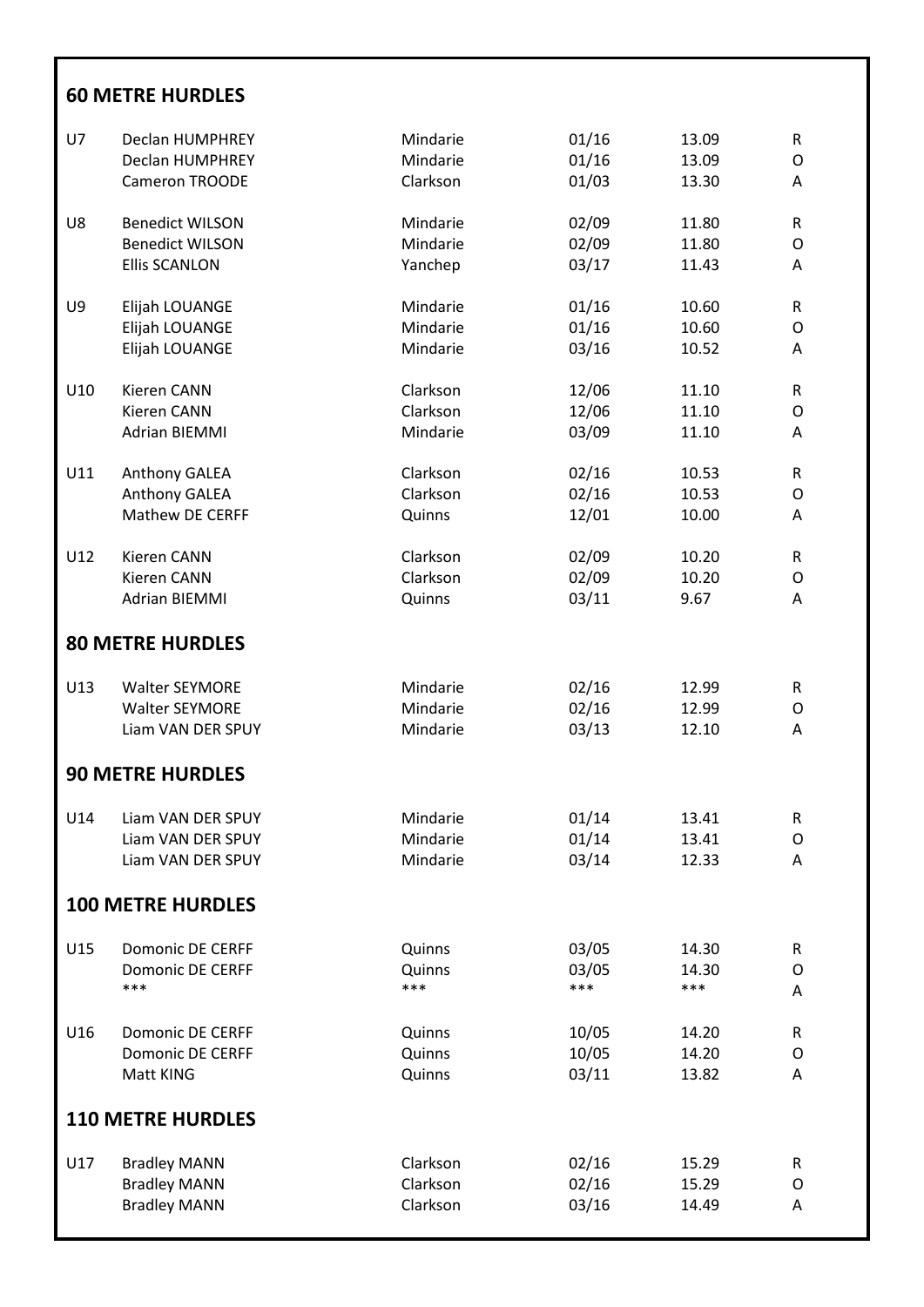### **200 METRE HURDLES**

| U13 | Cameron TROODE           | Clarkson | 01/09 | 27.50 | ${\sf R}$    |
|-----|--------------------------|----------|-------|-------|--------------|
|     | Cameron TROODE           | Clarkson | 01/09 | 27.50 | O            |
|     | Cameron TROODE           | Clarkson | 03/09 | 27.30 | Α            |
| U14 | Liam VAN DER SPUY        | Mindarie | 01/14 | 27.71 | R            |
|     | Liam VAN DER SPUY        | Mindarie | 01/14 | 27.71 | O            |
|     | Liam VAN DER SPUY        | Mindarie | 03/14 | 25.64 | Α            |
| U15 | <b>Domonic DE CERFF</b>  | Quinns   | 11/04 | 26.70 | $\mathsf{R}$ |
|     | <b>Domonic DE CERFF</b>  | Quinns   | 02/05 | 26.70 | O            |
|     | Liam VAN DER SPUY        | Mindarie | 03/15 | 24.10 | Α            |
| U16 | <b>Domonic DE CERFF</b>  | Quinns   | 11/05 | 25.90 | $\mathsf{R}$ |
|     | <b>Domonic DE CERFF</b>  | Quinns   | 11/05 | 25.90 | O            |
|     | Cameron TROODE           | Clarkson | 03/12 | 26.05 | Α            |
| U17 | <b>Domonic DE CERFF</b>  | Quinns   | 12/06 | 25.60 | R            |
|     | <b>Domonic DE CERFF</b>  | Quinns   | 12/06 | 25.60 | O            |
|     | <b>Domonic DE CERFF</b>  | Quinns   | 03/07 | 25.10 | Α            |
|     | <b>300 METRE HURDLES</b> |          |       |       |              |
| U15 | Dylan JAMES              | Mindarie | 02/17 | 44.78 | R            |
|     | Dylan JAMES              | Mindarie | 02/17 | 44.78 | O            |
|     | ***                      | ***      | ***   | ***   | Α            |
| U16 | Luke KELLY               | Clarkson | 10/16 | 45.63 | $\mathsf{R}$ |
|     | Luke KELLY               | Clarkson | 10/16 | 45.63 | O            |
|     | ***                      | ***      | ***   | ***   | Α            |
| U17 | Jayden HARRIMAN          | Mindarie | 02/17 | 42.38 | R            |
|     | Jayden HARRIMAN          | Mindarie | 02/17 | 42.38 | O            |
|     | Jayden HARRIMAN          | Mindarie | 03/17 | 41.45 | A            |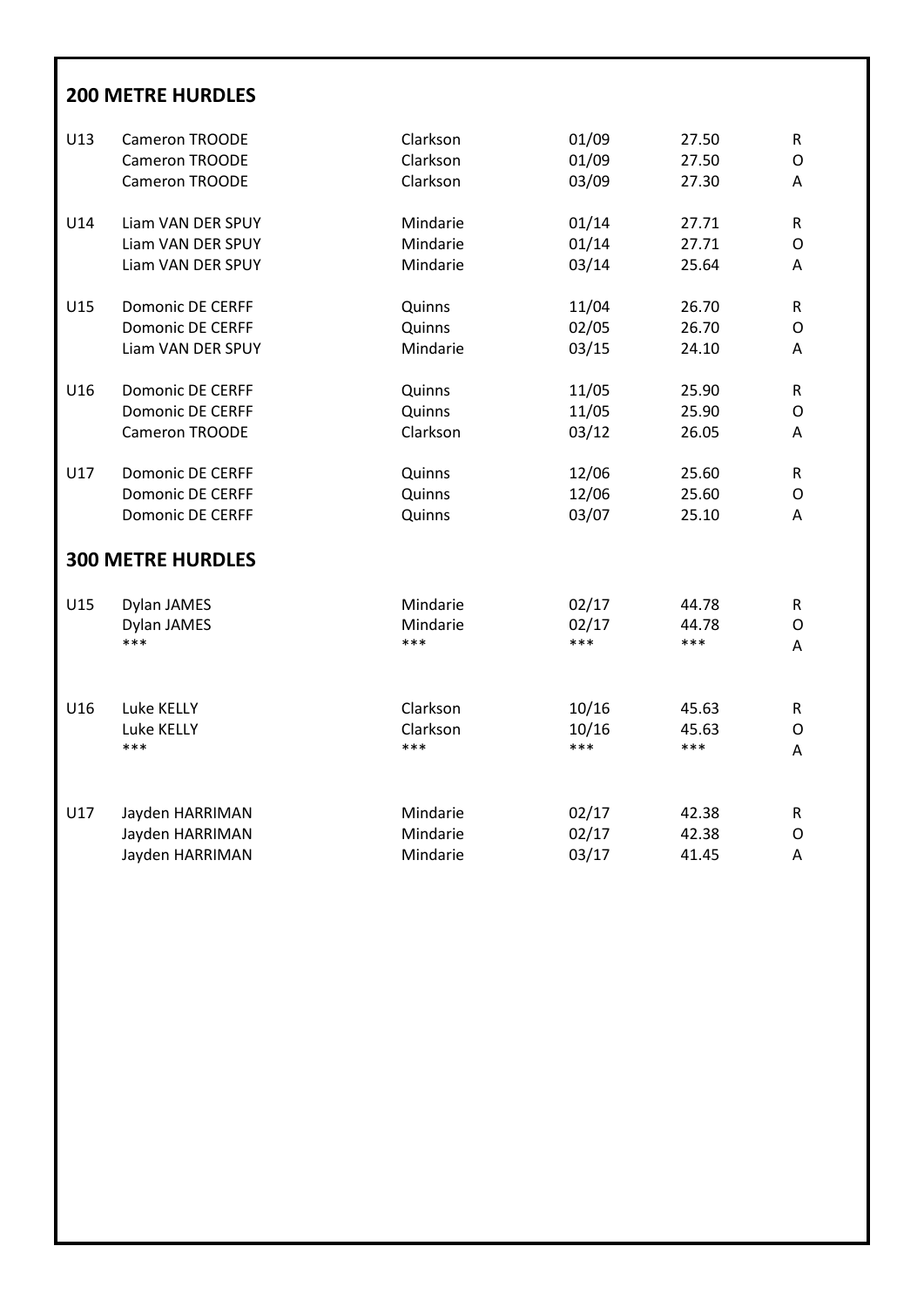|            | <b>700 METRE WALK</b>                                                                                                            |                                                                        |                                                  |                                                            |                                                        |  |  |  |  |
|------------|----------------------------------------------------------------------------------------------------------------------------------|------------------------------------------------------------------------|--------------------------------------------------|------------------------------------------------------------|--------------------------------------------------------|--|--|--|--|
| U7         | <b>Jackson ANDERSON</b>                                                                                                          | Mindarie                                                               | 10/13                                            | 5.03.09                                                    | $\mathsf R$                                            |  |  |  |  |
|            | <b>Jackson ANDERSON</b>                                                                                                          | Mindarie                                                               | 10/13                                            | 5.03.09                                                    | $\mathsf O$                                            |  |  |  |  |
|            | ***                                                                                                                              | ***                                                                    | ***                                              | ***                                                        | A                                                      |  |  |  |  |
| U8         | Kellen DODSWORTH                                                                                                                 | Clarkson                                                               | 11/10                                            | 4.25.51                                                    | ${\sf R}$                                              |  |  |  |  |
|            | Kellen DODSWORTH                                                                                                                 | Clarkson                                                               | 11/10                                            | 4.25.51                                                    | O                                                      |  |  |  |  |
|            | Nicholas WRIGHT                                                                                                                  | Clarkson                                                               | 12/03                                            | 4.39.60                                                    | Α                                                      |  |  |  |  |
| U9         | Kellen DODSWORTH                                                                                                                 | Quinns                                                                 | 11/11                                            | 3.55.30                                                    | ${\sf R}$                                              |  |  |  |  |
|            | Kellen DODSWORTH                                                                                                                 | Quinns                                                                 | 11/11                                            | 3.55.30                                                    | $\circ$                                                |  |  |  |  |
|            | <b>Bradley MANN</b>                                                                                                              | Clarkson                                                               | 03/08                                            | 3.57.70                                                    | Α                                                      |  |  |  |  |
|            | <b>1100 METRE WALK</b>                                                                                                           |                                                                        |                                                  |                                                            |                                                        |  |  |  |  |
| U10<br>U11 | <b>Kurtis MATHEWS</b><br><b>Kurtis MATHEWS</b><br><b>Kurtis MATHEWS</b><br><b>Kurtis MATHEWS</b><br><b>Kurtis MATHEWS</b><br>*** | Yanchep<br>Yanchep<br>Yanchep<br><b>Butler</b><br><b>Butler</b><br>*** | 02/09<br>02/09<br>03/09<br>10/09<br>10/09<br>*** | 6.53.80<br>6.53.80<br>6.03.60<br>6.00.90<br>6.00.90<br>*** | $\mathsf R$<br>O<br>A<br>${\sf R}$<br>$\mathsf O$<br>Α |  |  |  |  |
|            | <b>1500 METRE WALK</b>                                                                                                           |                                                                        |                                                  |                                                            |                                                        |  |  |  |  |
| U12        | Dale HENNIGHAN                                                                                                                   | Clarkson                                                               | 01/06                                            | 8.36.70                                                    | $\mathsf R$                                            |  |  |  |  |
|            | Dale HENNIGHAN                                                                                                                   | Clarkson                                                               | 01/06                                            | 8.36.70                                                    | $\mathsf O$                                            |  |  |  |  |
|            | ***                                                                                                                              | ***                                                                    | ***                                              | ***                                                        | Α                                                      |  |  |  |  |
| U13        | Dale HENNIGHAN                                                                                                                   | Clarkson                                                               | 03/07                                            | 8.06.00                                                    | $\mathsf R$                                            |  |  |  |  |
|            | Sean FITZSIMONS                                                                                                                  | Kingsway                                                               | 10/04                                            | 7.51.90                                                    | O                                                      |  |  |  |  |
|            | ***                                                                                                                              | ***                                                                    | ***                                              | ***                                                        | Α                                                      |  |  |  |  |
| U14        | Dale HENNIGHAN                                                                                                                   | Clarkson                                                               | 12/07                                            | 8.20.00                                                    | ${\sf R}$                                              |  |  |  |  |
|            | Dale HENNIGHAN                                                                                                                   | Clarkson                                                               | 12/07                                            | 8.20.00                                                    | $\mathsf O$                                            |  |  |  |  |
|            | Dale HENNIGHAN                                                                                                                   | Clarkson                                                               | 03/08                                            | 7.57.30                                                    | Α                                                      |  |  |  |  |
| U15        | Dale HENNIGHAN                                                                                                                   | Clarkson                                                               | 02/09                                            | 7.30.90                                                    | ${\sf R}$                                              |  |  |  |  |
|            | Dale HENNIGHAN                                                                                                                   | Clarkson                                                               | 02/09                                            | 7.30.90                                                    | O                                                      |  |  |  |  |
|            | Dale HENNIGHAN                                                                                                                   | Clarkson                                                               | 03/09                                            | 6.58.10                                                    | Α                                                      |  |  |  |  |
| U16        | Dale HENNIGHAN                                                                                                                   | Clarkson                                                               | 11/09                                            | 7.18.00                                                    | R                                                      |  |  |  |  |
|            | Dale HENNIGHAN                                                                                                                   | Clarkson                                                               | 11/09                                            | 7.18.00                                                    | O                                                      |  |  |  |  |
|            | Dale HENNIGHAN                                                                                                                   | Clarkson                                                               | 03/10                                            | 6.44.10                                                    | Α                                                      |  |  |  |  |
| U17        | Dale HENNIGHAN                                                                                                                   | Clarkson                                                               | 02/11                                            | 7.05.16                                                    | ${\sf R}$                                              |  |  |  |  |
|            | Dale HENNIGHAN                                                                                                                   | Clarkson                                                               | 02/11                                            | 7.05.16                                                    | O                                                      |  |  |  |  |
|            | Dale HENNIGHAN                                                                                                                   | Clarkson                                                               | 03/11                                            | 6.52.00                                                    | Α                                                      |  |  |  |  |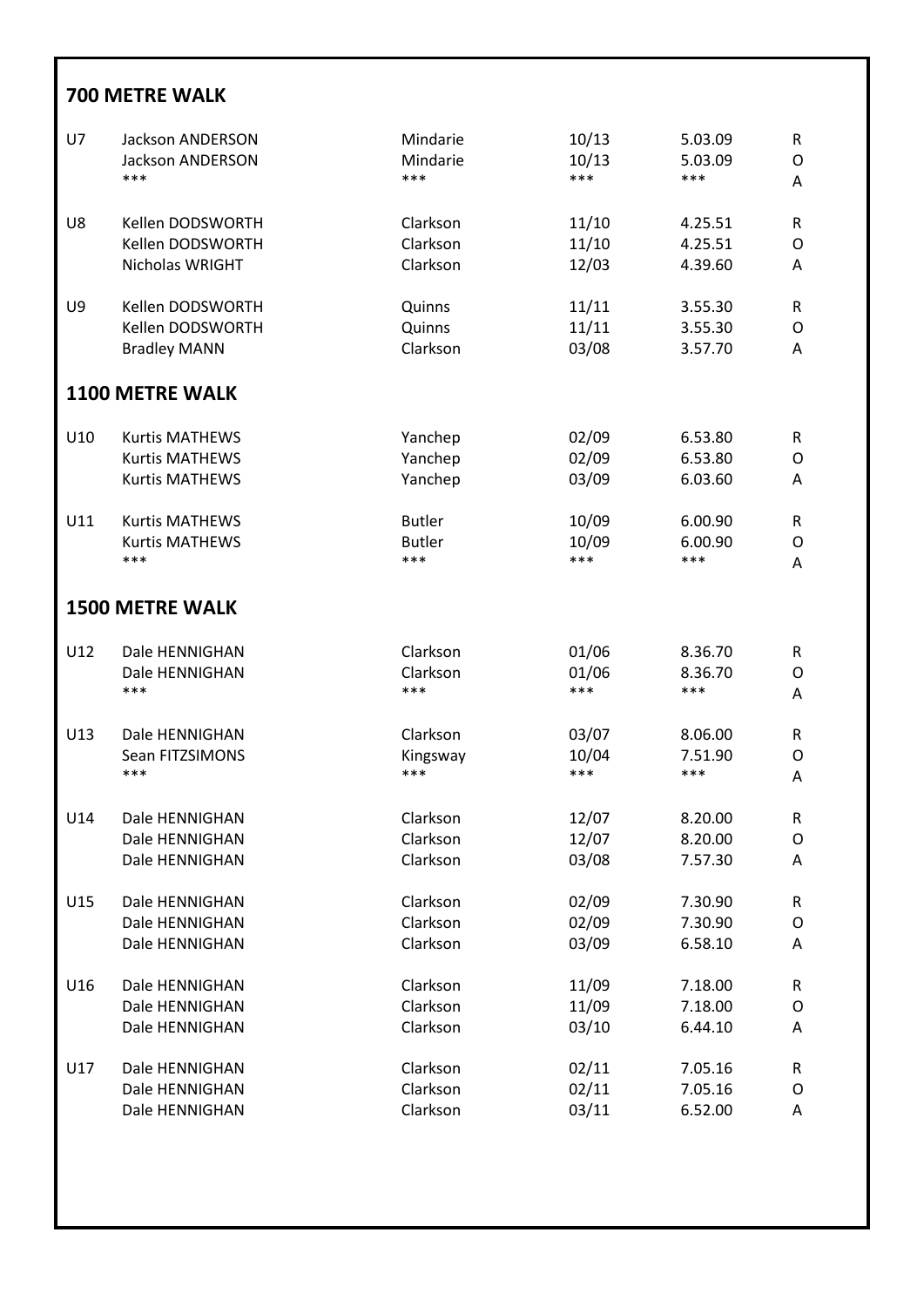### **LONG JUMP**

| U <sub>6</sub> | Logan FOLEY             | Clarkson      | 12/07 | 2.77m | ${\sf R}$ |
|----------------|-------------------------|---------------|-------|-------|-----------|
|                | Logan FOLEY             | Clarkson      | 12/07 | 2.77m | O         |
|                | ***                     | ***           | ***   | ***   | Α         |
|                |                         |               |       |       |           |
| U7             | <b>Benedict WILSON</b>  | Mindarie      | 02/12 | 3.11m | R         |
|                | <b>Benedict WILSON</b>  | Mindarie      | 02/12 | 3.11m | O         |
|                | ***                     | ***           | ***   | ***   | Α         |
|                |                         |               |       |       |           |
| U8             | Daniel MANN             | Mindarie      | 02/12 | 3.59m | R         |
|                | Daniel MANN             | Mindarie      | 02/12 | 3.59m | O         |
|                | ***                     | ***           | ***   | ***   | A         |
|                |                         |               |       |       |           |
| U9             | <b>Jackson ANDERSON</b> | Mindarie      | 11/15 | 3.92m | R         |
|                | <b>Jackson ANDERSON</b> | Mindarie      | 11/15 | 3.92m | O         |
|                | <b>Brock HEWITT</b>     | Clarkson      | 02/99 | 4.03m | Α         |
|                |                         |               |       |       |           |
| U10            | Kieren CANN             | Clarkson      | 02/07 | 4.47m | R         |
|                | Kieren CANN             | Clarkson      | 02/07 | 4.47m | O         |
|                | Kieren CANN             | Clarkson      | 03/07 | 4.58m | Α         |
|                |                         |               |       |       |           |
| U11            | Kieren CANN             | Clarkson      | 03/08 | 4.87m | R         |
|                | Kieren CANN             | Clarkson      | 03/09 | 4.87m | 0         |
|                | ***                     | ***           | ***   | ***   | A         |
|                |                         |               |       |       |           |
| U12            | Liam VAN DER SPUY       | Mindarie      | 02/12 | 5.25m | R         |
|                | Liam VAN DER SPUY       | Mindarie      | 02/12 | 5.25m | 0         |
|                | Liam VAN DER SPUY       | Mindarie      | 03/12 | 5.08m | Α         |
|                |                         |               |       |       |           |
| U13            | Dylan JAMES             | <b>Butler</b> | 02/15 | 5.60m | R         |
|                | Dylan JAMES             | <b>Butler</b> | 02/15 | 5.60m | O         |
|                | Cameron TROODE          | Clarkson      | 03/09 | 5.60m | Α         |
|                |                         |               |       |       |           |
| U14            | <b>Cameron TROODE</b>   | Clarkson      | 02/10 | 6.14m | R         |
|                | Cameron TROODE          | Clarkson      | 02/10 | 6.14m | O         |
|                | Liam VAN DER SPUY       | Mindarie      | 03/14 | 6.05m | А         |
|                |                         |               |       |       |           |
| U15            | Cameron TROODE          | Clarkson      | 11/10 | 6.44m | R         |
|                | Cameron TROODE          | Clarkson      | 11/10 | 6.44m | O         |
|                | Dylan JAMES             | Mindarie      | 03/17 | 6.14m | Α         |
|                |                         |               |       |       |           |
| U16            | Jordan NASH             | Clarkson      | 02/15 | 6.79m | R         |
|                | Jordan NASH             | Clarkson      | 02/15 | 6.79m | O         |
|                | Jakob ZELLER            | Mindarie      | 03/12 | 6.57m | Α         |
|                |                         |               |       |       |           |
| U17            | Jordan NASH             | Clarkson      | 10/15 | 6.56m | R         |
|                | Jordan NASH             | Clarkson      | 10/15 | 6.56m | O         |
|                | Jordan NASH             | Clarkson      | 03/16 | 6.65m | Α         |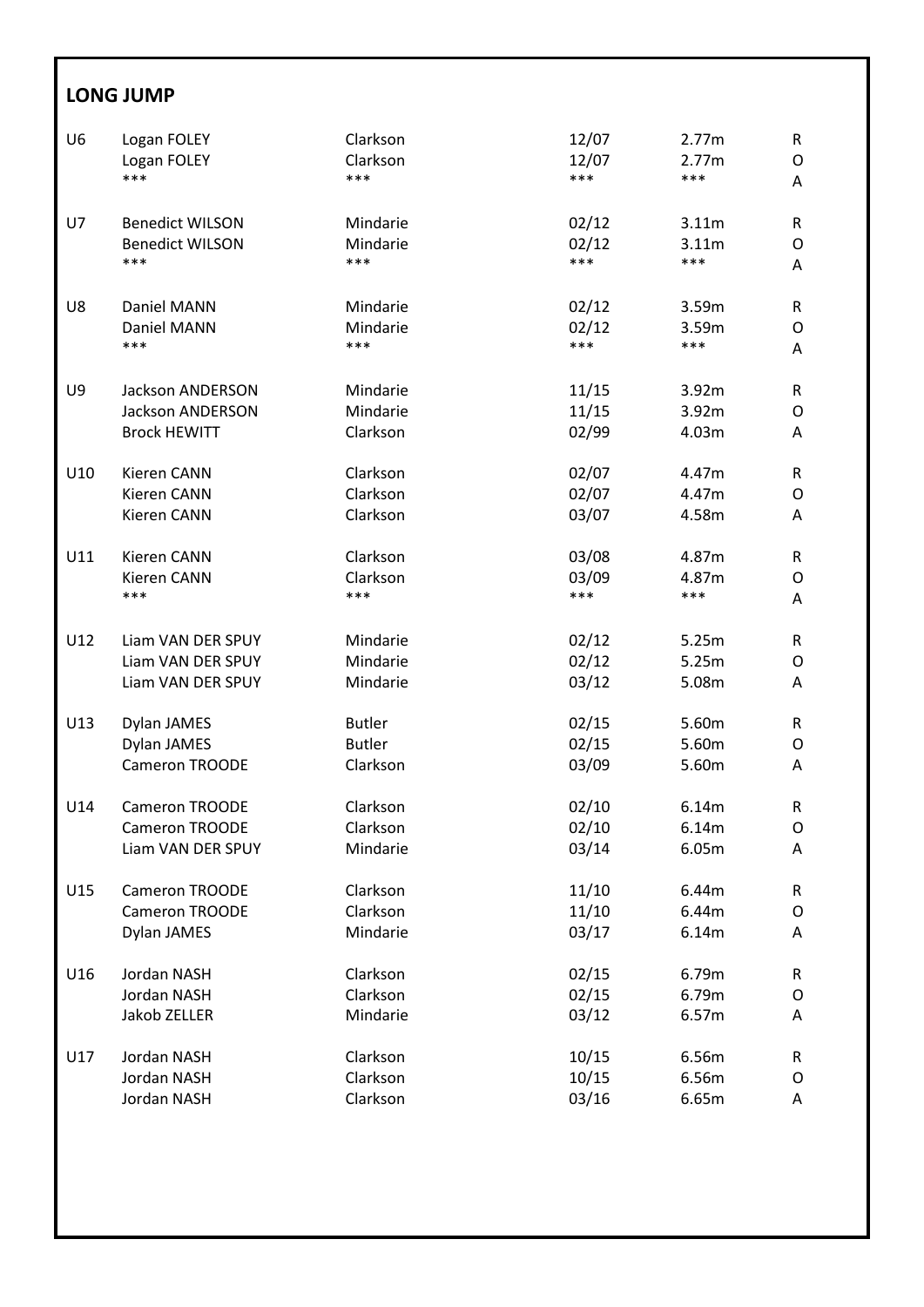#### **TRIPLE JUMP**

| U10 | <b>Connor HOLMES</b>   | Mindarie                | 12/04                 | 9.07m                 | $\mathsf R$  |
|-----|------------------------|-------------------------|-----------------------|-----------------------|--------------|
|     | <b>Connor HOLMES</b>   | Mindarie                | 12/04                 | 9.07m                 | 0            |
|     | ***                    | ***                     | ***                   | ***                   | A            |
| U11 | Matt KING<br>Matt KING | Quinns<br>Quinns<br>*** | 03/06<br>03/06<br>*** | 9.58m<br>9.58m<br>*** | R<br>O       |
|     | ***                    |                         |                       |                       | A            |
| U12 | Liam VAN DER SPUY      | Mindarie                | 02/12                 | 10.70m                | R            |
|     | Liam VAN DER SPUY      | Mindarie                | 02/12                 | 10.70m                | 0            |
|     | Liam VAN DER SPUY      | Mindarie                | 03/12                 | 10.38m                | Α            |
| U13 | Dylan JAMES            | <b>Butler</b>           | 03/15                 | 11.74m                | $\mathsf{R}$ |
|     | Dylan JAMES            | <b>Butler</b>           | 03/15                 | 11.74m                | O            |
|     | Liam VAN DER SPUY      | Mindarie                | 03/13                 | 11.95m                | A            |
| U14 | Dylan JAMES            | Mindarie                | 02/16                 | 12.57m                | R            |
|     | Dylan JAMES            | Mindarie                | 02/16                 | 12.57m                | O            |
|     | Dylan JAMES            | Mindarie                | 03/16                 | 12.43m                | A            |
| U15 | Dylan JAMES            | Mindarie                | 02/17                 | 13.04m                | R            |
|     | Dylan JAMES            | Mindarie                | 02/17                 | 13.04m                | O            |
|     | Dylan JAMES            | Mindarie                | 03/17                 | 13.40m                | A            |
| U16 | Cameron TROODE         | Clarkson                | 02/12                 | 12.79m                | R            |
|     | Cameron TROODE         | Clarkson                | 02/12                 | 12.79m                | O            |
|     | Cameron TROODE         | Clarkson                | 03/12                 | 12.62m                | A            |
| U17 | Matt KING              | Quinns                  | 02/12                 | 12.77m                | R.           |
|     | Matt KING              | Quinns                  | 02/12                 | 12.77m                | O            |
|     | Matt KING              | Quinns                  | 03/12                 | 12.64m                | A            |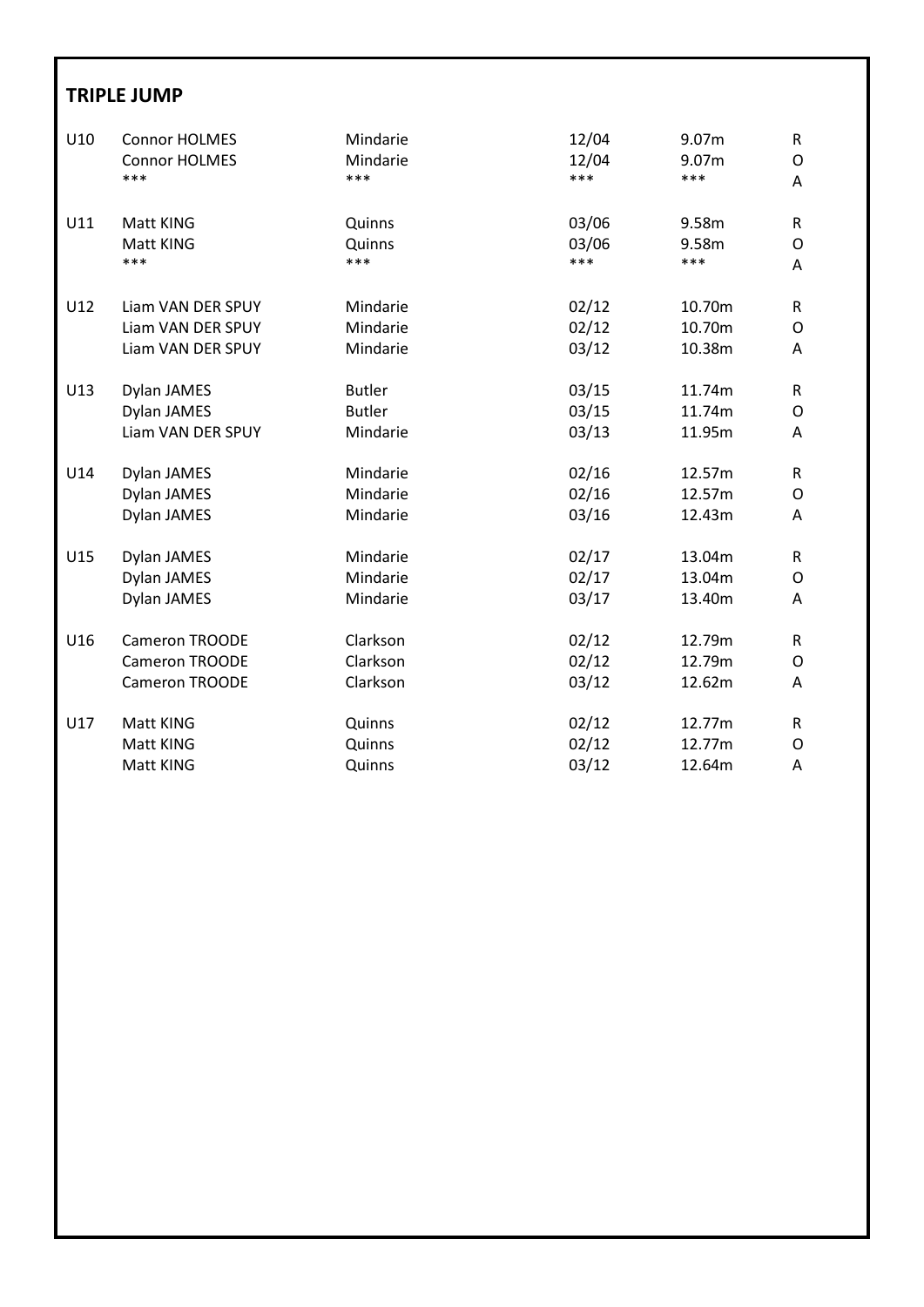### **SCISSORS**

| U8  | Daniel ECKER         | Yanchep       | 02/16 | 1.01m | ${\sf R}$   |
|-----|----------------------|---------------|-------|-------|-------------|
|     | Daniel ECKER         | Yanchep       | 02/16 | 1.01m | O           |
|     | ***                  | ***           | ***   | ***   | Α           |
| U9  | Daniel ECKER         | Yanchep       | 02/17 | 1.17m | R           |
|     | Daniel ECKER         | Yanchep       | 02/17 | 1.17m | O           |
|     | Lachy MACLEOD        | Mindarie      | 03/14 | 1.20m | Α           |
| U10 | <b>Adrian BEIMMI</b> | Mindarie      | 11/08 | 1.23m | R           |
|     | <b>Adrian BEIMMI</b> | Mindarie      | 11/08 | 1.23m | O           |
|     | ***                  | ***           | ***   | ***   | Α           |
| U11 | Matthew SAGAR        | Quinns        | 02/14 | 1.28m | R           |
|     | Matthew SAGAR        | Quinns        | 02/14 | 1.28m | O           |
|     | <b>Adrian BEIMMI</b> | Mindarie      | 03/10 | 1.26m | Α           |
|     | <b>HIGH JUMP</b>     |               |       |       |             |
| U11 | Zac WARBURTON        | Clarkson      | 02/16 | 1.35m | R           |
|     | Zac WARBURTON        | Clarkson      | 02/16 | 1.35m | O           |
|     | Zac WARBURTON        | Clarkson      | 03/16 | 1.31m | Α           |
| U12 | <b>Kieran SHORE</b>  | Quinns        | 02/17 | 1.49m | R           |
|     | <b>Kieran SHORE</b>  | Quinns        | 02/17 | 1.49m | O           |
|     | Callum DUFFY         | Quinns        | 03/10 | 1.40m | Α           |
|     | Oliver MOIR          | Yanchep       | 02/16 | 1.40m | A           |
| U13 | Dylan JAMES          | <b>Butler</b> | 02/15 | 1.63m | R           |
|     | Dylan JAMES          | <b>Butler</b> | 02/15 | 1.63m | O           |
|     | ***                  | ***           | ***   | ***   | A           |
| U14 | Dylan JAMES          | Mindarie      | 12/16 | 1.66m | $\mathsf R$ |
|     | Dylan JAMES          | Mindarie      | 12/16 | 1.66m | O           |
|     | Dylan JAMES          | Mindarie      | 03/16 | 1.72m | A           |
| U15 | Dylan JAMES          | Mindarie      | 02/17 | 1.83m | R           |
|     | Dylan JAMES          | Mindarie      | 02/17 | 1.83m | O           |
|     | Dylan JAMES          | Mindarie      | 03/17 | 1.76m | Α           |
| U16 | Jordan NASH          | Clarkson      | 02/15 | 1.81m | R           |
|     | Jordan NASH          | Clarkson      | 02/15 | 1.81m | O           |
|     | Jakob ZELLER         | Mindarie      | 03/08 | 1.77m | Α           |
| U17 | Jakob ZELLER         | Mindarie      | 02/13 | 1.85m | R           |
|     | Jakob ZELLER         | Mindarie      | 02/13 | 1.85m | O           |
|     | ***                  | ***           | ***   | ***   | Α           |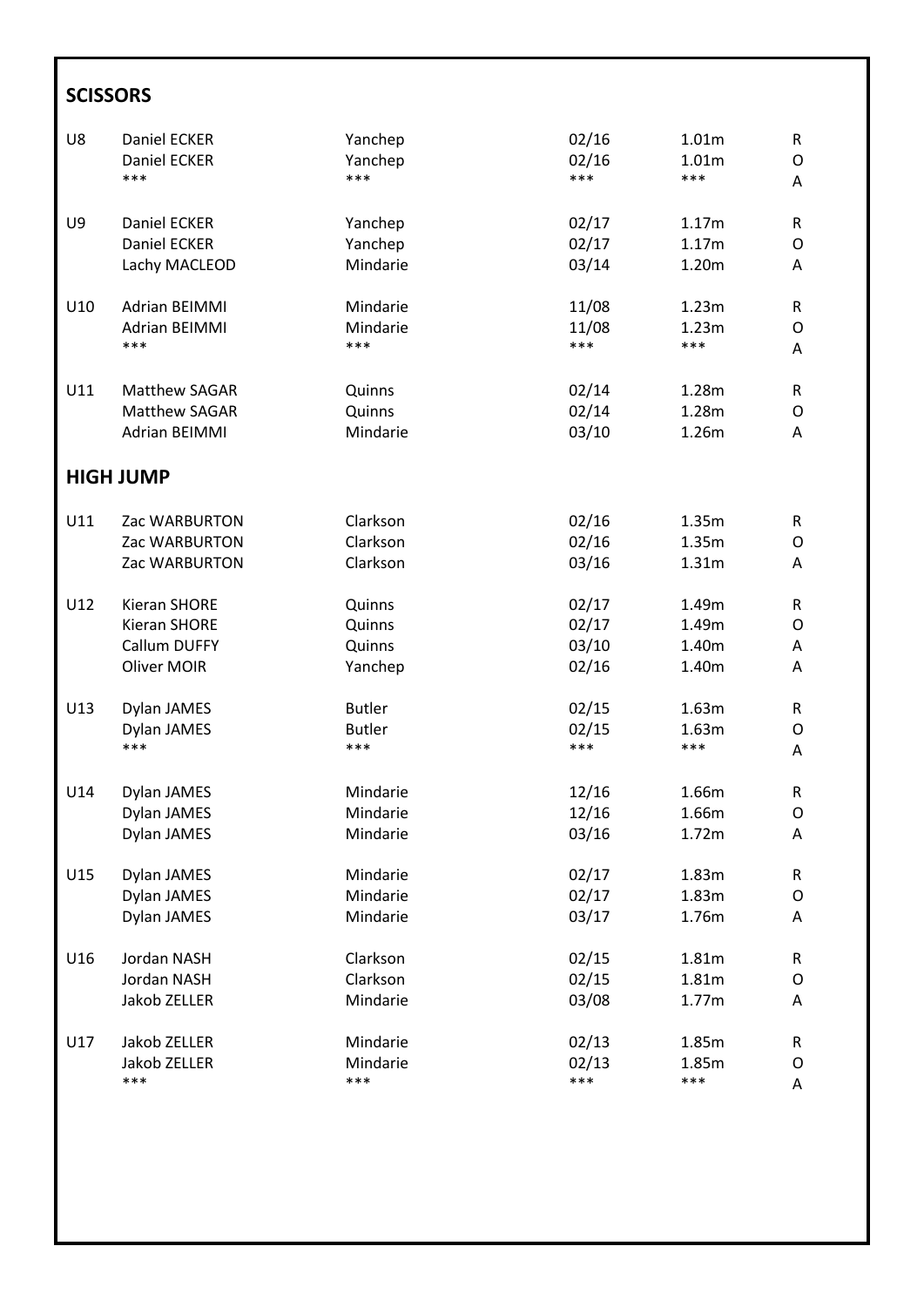### **VORTEX**

| U <sub>6</sub>       | <b>Ripley SCAIFE</b>    | Quinns        | 02/17 | 25.27m | ${\sf R}$    |  |  |
|----------------------|-------------------------|---------------|-------|--------|--------------|--|--|
|                      | <b>Ripley SCAIFE</b>    | Quinns        | 02/17 | 25.27m | $\circ$      |  |  |
|                      | ***                     | ***           | ***   | ***    | A            |  |  |
| U7                   | Logan RAMPLING          | Quinns        | 02/17 | 24.04m | ${\sf R}$    |  |  |
|                      | Logan RAMPLING          | Quinns        | 02/17 | 24.04m | $\circ$      |  |  |
|                      | ***                     | ***           | ***   | ***    | A            |  |  |
| <b>TURBO JAVELIN</b> |                         |               |       |        |              |  |  |
| U <sub>6</sub>       | Logan FOLEY             | Clarkson      | 12/07 | 14.12m | $\mathsf{R}$ |  |  |
|                      | Logan FOLEY             | Clarkson      | 12/07 | 14.12m | O            |  |  |
|                      | ***                     | ***           | ***   | ***    | A            |  |  |
| <b>U7</b>            | Tyron HINDMARSH         | Yanchep       | 02/08 | 18.19m | R            |  |  |
|                      | Tyron HINDMARSH         | Yanchep       | 02/08 | 18.19m | $\circ$      |  |  |
|                      | ***                     | ***           | ***   | ***    | A            |  |  |
| U8                   | Samuel KING             | Quinns        | 02/08 | 22.37m | $\mathsf R$  |  |  |
|                      | Samuel KING             | Quinns        | 02/08 | 22.37m | O            |  |  |
|                      | <b>Brayden PHILLIPS</b> | <b>Butler</b> | 03/16 | 22.05m | A            |  |  |
| U9                   | Samuel KING             | Quinns        | 10/08 | 26.28m | $\mathsf R$  |  |  |
|                      | Samuel KING             | Quinns        | 10/08 | 26.28m | O            |  |  |
|                      | ******                  | Clarkson      | 03/04 | 27.43m | Α            |  |  |
|                      | <b>JAVELIN 400g</b>     |               |       |        |              |  |  |
| U10                  | <b>Blake PHILLIPS</b>   | Clarkson      | 10/05 | 31.35m | $\mathsf R$  |  |  |
|                      | <b>Blake PHILLIPS</b>   | Clarkson      | 10/05 | 31.35m | $\circ$      |  |  |
|                      | ***                     | ***           | ***   | ***    | A            |  |  |
| U11                  | <b>Blake PHILLIPS</b>   | Clarkson      | 10/06 | 35.69m | R            |  |  |
|                      | <b>Blake PHILLIPS</b>   | Clarkson      | 10/06 | 35.69m | $\mathsf{O}$ |  |  |
|                      | ***                     | ***           | ***   | ***    | A            |  |  |
| U12                  | <b>Blake PHILLIPS</b>   | Mindarie      | 01/08 | 38.61m | ${\sf R}$    |  |  |
|                      | <b>Blake PHILLIPS</b>   | Mindarie      | 01/08 | 38.61m | O            |  |  |
|                      | <b>Blake PHILLIPS</b>   | Mindarie      | 03/07 | 37.04m | Α            |  |  |
|                      | <b>JAVELIN 600g</b>     |               |       |        |              |  |  |
| U13                  | <b>Blake PHILLIPS</b>   | Mindarie      | 01/09 | 35.88m | ${\sf R}$    |  |  |
|                      | <b>Blake PHILLIPS</b>   | Mindarie      | 01/09 | 35.88m | O            |  |  |
|                      | <b>Blake PHILLIPS</b>   | Mindarie      | 03/09 | 40.40m | A            |  |  |
| U14                  | <b>Blake PHILLIPS</b>   | Mindarie      | 01/10 | 44.87m | ${\sf R}$    |  |  |
|                      | <b>Blake PHILLIPS</b>   | Mindarie      | 01/10 | 44.87m | O            |  |  |
|                      | <b>Blake PHILLIPS</b>   | Mindarie      | 07/10 | 52.62m | Α            |  |  |
| U15                  | <b>Blake PHILLIPS</b>   | Mindarie      | 11/10 | 50.49m | ${\sf R}$    |  |  |
|                      | <b>Blake PHILLIPS</b>   | Mindarie      | 11/10 | 50.49m | O            |  |  |
|                      | <b>Blake PHILLIPS</b>   | Mindarie      | 03/11 | 52.92m | Α            |  |  |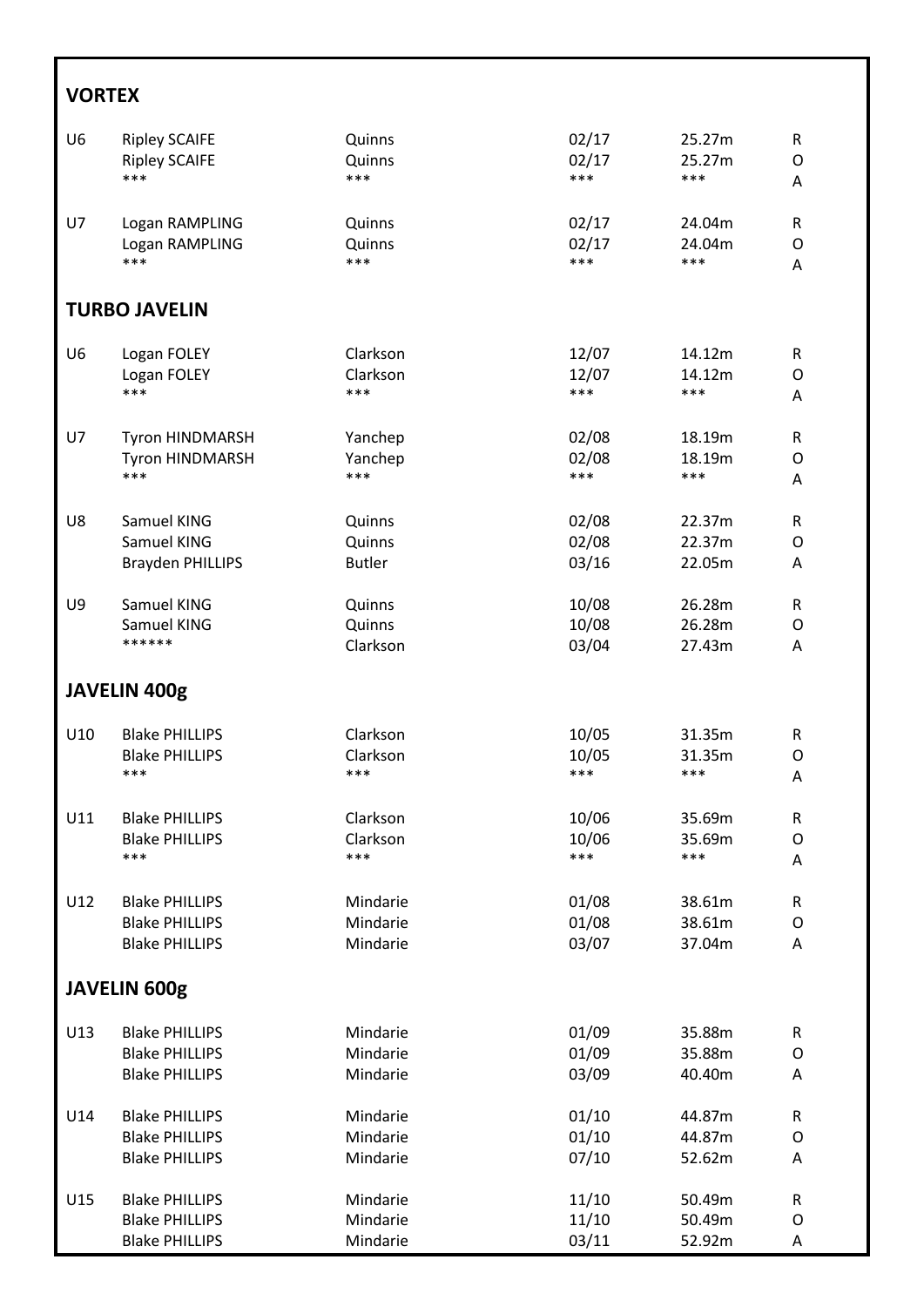#### **JAVELIN 700g**

| U15            | Brendan O'MALLEY        | Mindarie | 02/17 | 39.82m | R |  |  |
|----------------|-------------------------|----------|-------|--------|---|--|--|
|                | Brendan O'MALLEY        | Mindarie | 02/17 | 39.82m | O |  |  |
|                | <b>Brendan O'MALLEY</b> | Mindarie | 03/17 | 39.39m | Α |  |  |
| U16            | Matt KING               | Quinns   | 12/10 | 46.46m | R |  |  |
|                | Matt KING               | Quinns   | 12/10 | 46.46m | O |  |  |
|                | <b>Brandon PARKER</b>   | Yanchep  | 03/08 | 41.35m | Α |  |  |
| U17            | <b>Blake PHILLIPS</b>   | Mindarie | 01/13 | 54.71m | R |  |  |
|                | <b>Blake PHILLIPS</b>   | Mindarie | 01/13 | 54.71m | O |  |  |
|                | <b>Blake PHILLIPS</b>   | Mindarie | 03/13 | 57.07m | A |  |  |
|                | DISCUS 350g             |          |       |        |   |  |  |
| U <sub>6</sub> | Lachy MACLEOD           | Mindarie | 11/11 | 18.93m | R |  |  |
|                | Lachy MACLEOD           | Mindarie | 11/11 | 18.93m | O |  |  |
|                | ***                     | ***      | ***   | ***    | Α |  |  |
| U7             | Lachy MACLEOD           | Mindarie | 02/12 | 18.93m | R |  |  |
|                | Lachy MACLEOD           | Mindarie | 02/12 | 18.93m | O |  |  |
|                | Louie OAKES             | Mindarie | 03/11 | 18.04m | A |  |  |
|                | DISCUS 500g             |          |       |        |   |  |  |
| U8             | Samuel KING             | Quinns   | 02/08 | 19.91m | R |  |  |
|                | Samuel KING             | Quinns   | 02/08 | 19.91m | O |  |  |
|                | ***                     | ***      | ***   | ***    | Α |  |  |
| U9             | <b>Blake PHILLIPS</b>   | Clarkson | 03/05 | 27.96m | R |  |  |
|                | <b>Blake PHILLIPS</b>   | Clarkson | 03/05 | 27.96m | O |  |  |
|                | <b>Blake PHILLIPS</b>   | Clarkson | 03/05 | 28.60m | A |  |  |
| U10            | <b>Blake PHILLIPS</b>   | Clarkson | 10/05 | 34.18m | R |  |  |
|                | <b>Blake PHILLIPS</b>   | Clarkson | 10/05 | 34.18m | O |  |  |
|                | <b>Blake PHILLIPS</b>   | Clarkson | 03/06 | 37.08m | A |  |  |
|                | DISCUS 750g             |          |       |        |   |  |  |
| U11            | <b>Blake PHILLIPS</b>   | Clarkson | 03/07 | 37.98m | R |  |  |
|                | <b>Blake PHILLIPS</b>   | Clarkson | 03/07 | 37.98m | O |  |  |
|                | <b>Blake PHILLIPS</b>   | Clarkson | 03/07 | 37.75m | Α |  |  |
| U12            | <b>Blake PHILLIPS</b>   | Mindaire | 02/08 | 42.22m | R |  |  |
|                | <b>Blake PHILLIPS</b>   | Mindaire | 02/08 | 42.22m | O |  |  |
|                | <b>Blake PHILLIPS</b>   | Mindaire | 03/08 | 44.38m | Α |  |  |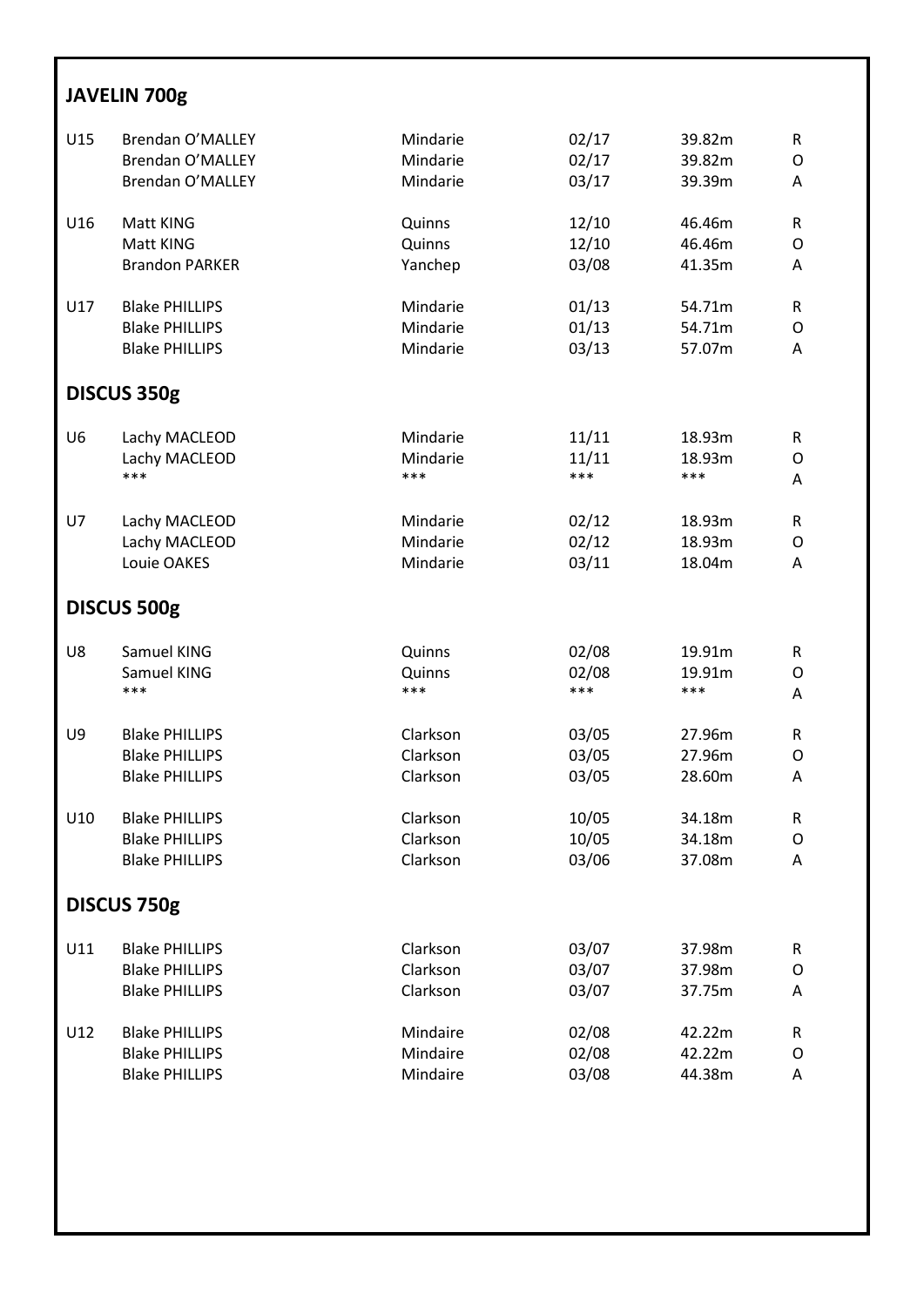## **DISCUS 1kg**

| U13            | <b>Blake PHILLIPS</b>  | Mindarie      | 02/09 | 42.58m | $\mathsf{R}$ |
|----------------|------------------------|---------------|-------|--------|--------------|
|                | <b>Blake PHILLIPS</b>  | Mindarie      | 02/09 | 42.58m | O            |
|                | <b>Blake PHILLIPS</b>  | Mindarie      | 03/09 | 45.94m | A            |
|                |                        |               |       |        |              |
| U14            | <b>Blake PHILLIPS</b>  | Mindarie      | 01/10 | 53.61m | R            |
|                | <b>Blake PHILLIPS</b>  | Mindarie      | 01/10 | 53.61m | 0            |
|                | <b>Blake PHILLIPS</b>  | Mindarie      | 07/10 | 59.04m | A            |
|                |                        |               |       |        |              |
| U15            | <b>Blake PHILLIPS</b>  | Mindarie      | 11/10 | 60.40m | R            |
|                | <b>Blake PHILLIPS</b>  | Mindarie      | 11/10 | 60.40m | 0            |
|                | <b>Blake PHILLIPS</b>  | Mindarie      | 03/11 | 60.38m | A            |
| U16            | ****                   | Quinns        | 12/10 | 47.54m | R            |
|                | ****                   | Quinns        | 12/10 | 47.54m | O            |
|                | ***                    | ***           | ***   | ***    | A            |
|                |                        |               |       |        |              |
|                | <b>DISCUS 1.5kg</b>    |               |       |        |              |
| U17            | <b>Blake PHILLIPS</b>  | Mindarie      | 03/13 | 54.04m | R            |
|                | <b>Blake PHILLIPS</b>  | Mindarie      | 03/13 | 54.04m | O            |
|                | <b>Blake PHILLIPS</b>  | Mindarie      | 03/13 | 52.84m | A            |
|                |                        |               |       |        |              |
|                | <b>SHOT PUT 1kg</b>    |               |       |        |              |
| U <sub>6</sub> | Logan FOLEY            | Clarkson      | 01/08 | 6.26m  | $\mathsf{R}$ |
|                | Logan FOLEY            | Clarkson      | 01/08 | 6.26m  | O            |
|                | ***                    | ***           | ***   | ***    | A            |
|                |                        |               |       |        |              |
| U7             | <b>Tyron HINDMARSH</b> | Yanchep       | 02/08 | 8.19m  | R            |
|                | Tyron HINDMARSH        | Yanchep       | 02/08 | 8.19m  | 0            |
|                | ***                    | ***           | ***   | ***    | Α            |
|                | <b>SHOT PUT 1.5kg</b>  |               |       |        |              |
|                |                        |               |       |        |              |
| U8             | <b>Tyson PHILLIPS</b>  | <b>Butler</b> | 02/14 | 7.18m  | R            |
|                | <b>Tyson PHILLIPS</b>  | <b>Butler</b> | 02/14 | 7.18m  | O            |
|                | Samuel KING            | Quinns        | 03/08 | 7.00m  | Α            |
|                | <b>SHOT PUT 2kg</b>    |               |       |        |              |
|                |                        | Clarkson      |       |        |              |
| U9             | <b>Blake PHILLIPS</b>  |               | 03/05 | 9.12m  | $\mathsf{R}$ |
|                | <b>Blake PHILLIPS</b>  | Clarkson      | 03/05 | 9.12m  | O            |
|                | <b>Blake PHILLIPS</b>  | Clarkson      | 03/05 | 9.15m  | A            |
| U10            | <b>Blake PHILLIPS</b>  | Clarkson      | 02/06 | 11.11m | R            |
|                | <b>Blake PHILLIPS</b>  | Clarkson      | 02/06 | 11.11m | 0            |
|                | ***                    | ***           | ***   | ***    | Α            |
|                |                        |               |       |        |              |
| U11            | <b>Blake PHILLIPS</b>  | Clarkson      | 12/06 | 12.07m | R            |
|                | <b>Blake PHILLIPS</b>  | Clarkson      | 12/06 | 12.07m | 0            |
|                | <b>Blake PHILLIPS</b>  | Clarkson      | 02/07 | 12.71m | Α            |